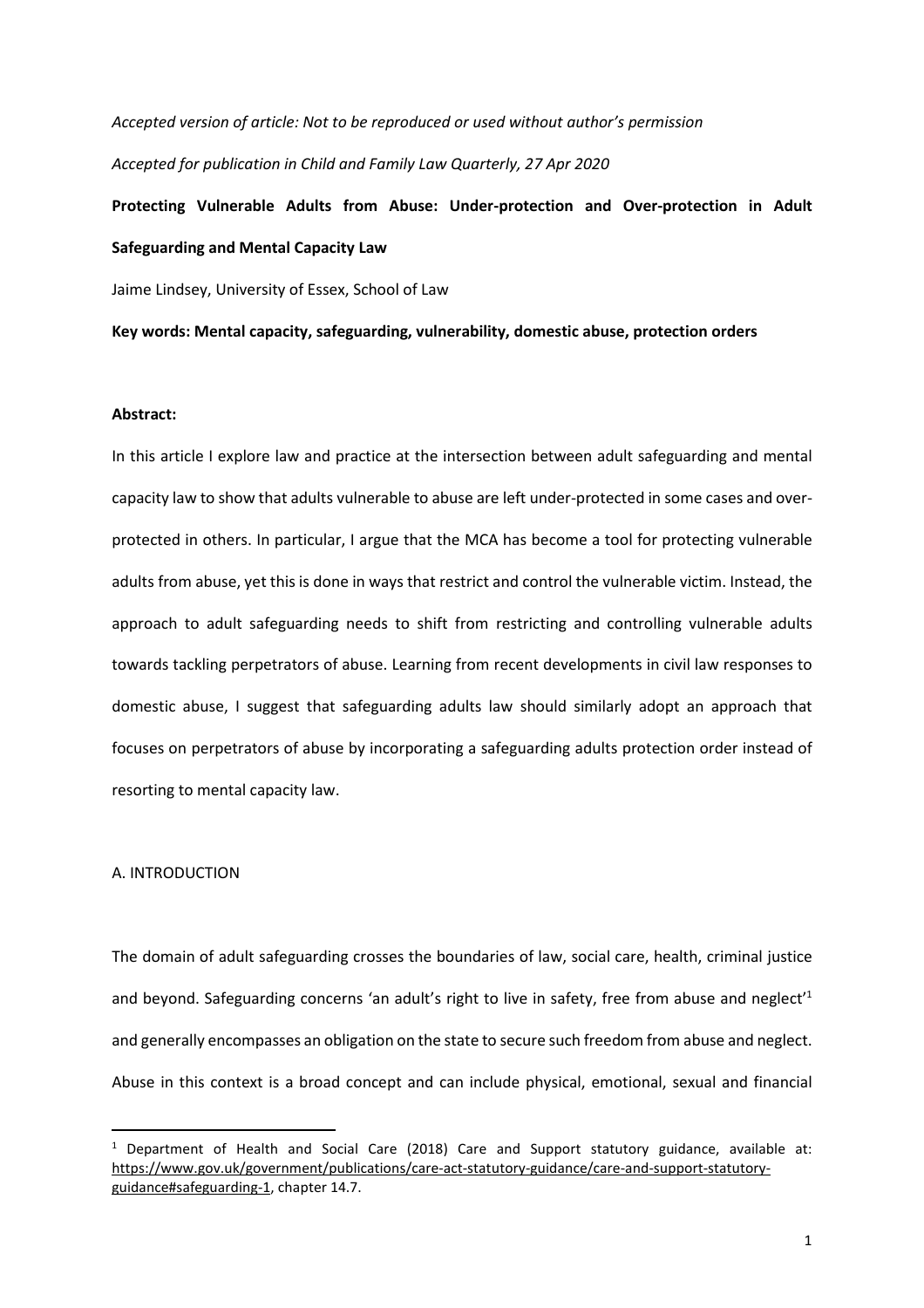abuse. Given the breadth of safeguarding in English law, criminal law, mental capacity law, forced marriage, modern slavery, domestic abuse legislation, and aspects of public law are just some of the options where a safeguarding concern arises. Such a network of legal mechanisms might suggest that vulnerable adults have sufficient protection. However, the variety of different frameworks in English law can mean that adults vulnerable to abuse can fall between the gaps of the different legal regimes, being left under-protected in some cases and over-protected in others.

In this article I focus on the intersection of adult safeguarding and mental capacity law to show how both under-protection and over-protection occur. Under-protection means a failure to sufficiently protect a person from abuse. Generally this will mean that no or limited action is taken, the victim is insufficiently supported, and the abuse is left to continue with few consequences for the perpetrator. As emphasised throughout, under-protection is particularly evident when allegations of abuse are reported but not pursued. For example, one social worker that I interviewed, Robert,<sup>2</sup> told me 'if you are vulnerable you know, if you are elderly if you have a learning disability or whatever and someone commits a crime against you that gets investigated by the social workers … and the rest of the population get the police.' This quote reflects the core of the problem discussed in this article that adults vulnerable because of their disability are left without sufficient protection from abuse. This may partly be because the police do not take action in those cases. However, it may also be because local authorities do not have the power, knowledge or resources to take appropriate action and therefore these adults fall between the gaps.<sup>3</sup> Over-protection on the other hand means more protection than is necessary to allow the individual to be free from abuse. For example, overprotection is clear where a person is removed from an abusive situation and put into a care home against their wishes. That response to abuse goes beyond what is necessary to protect. Over-

 $2$  Robert was a qualified social worker. He told me that at the time of interview he was a manager of a learning disability team in a local authority for six years during which time the MCA came into force and subsequently a manager for a transition social work team for a local authority for 18 months.

<sup>&</sup>lt;sup>3</sup> Even though the Care and Support statutory guidance makes clear that involvement of the police in

potentially criminal safeguarding matters can be beneficial, see Department of Health and Social Care above at n 1, chapter 14.83.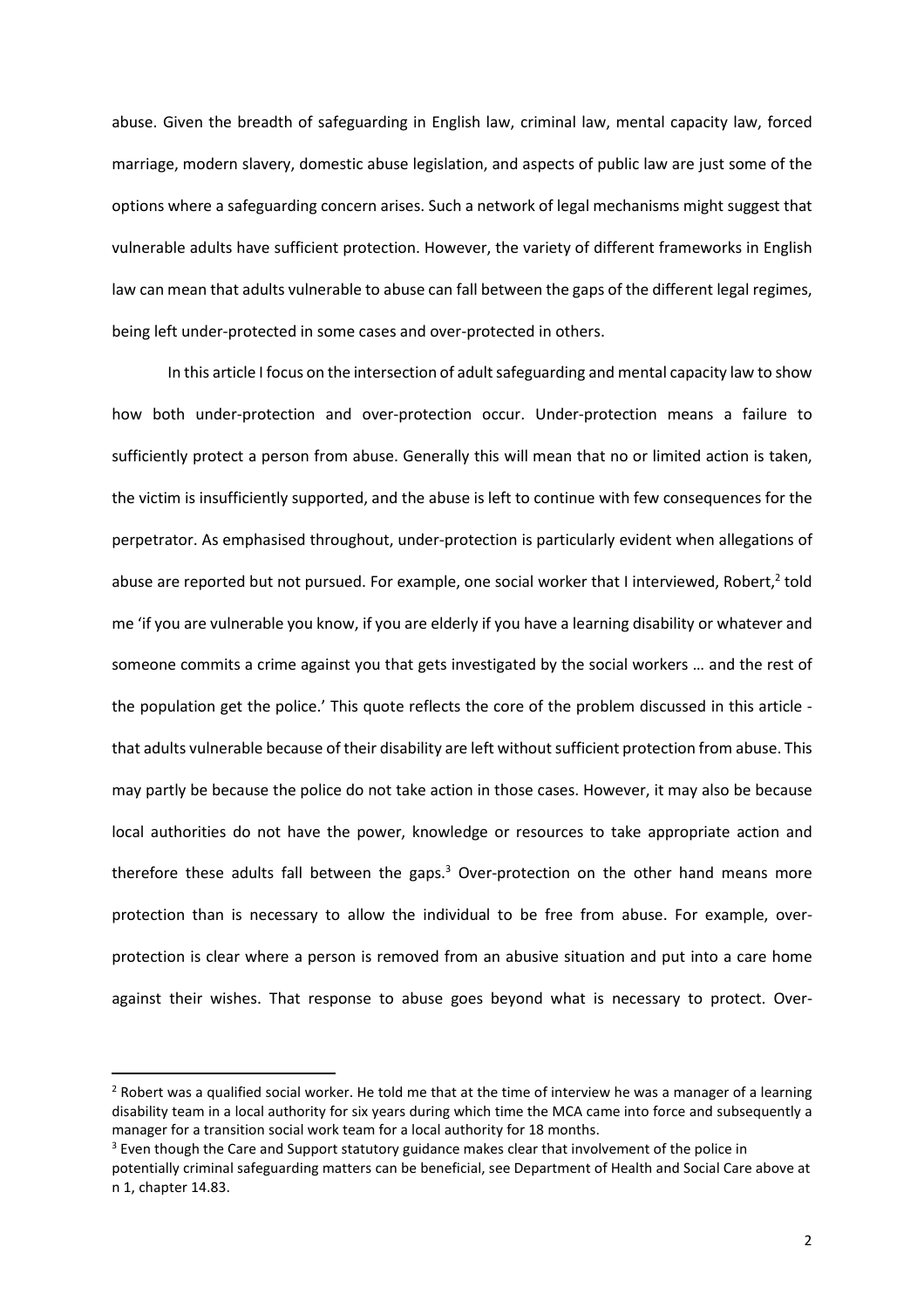protection is common in mental capacity law responses because the nature of mental capacity determinations are that they apply to all decisions that the adult makes in that particular domain. The potential for over-protection is clear because the intervention goes beyond merely protecting the adult from a specific perpetrator of abuse but allows for interventions in a range of areas across their life.

A case that I return to later typifies the debate between under-protection and over-protection that arises at the intersection of mental capacity and adult safeguarding. Here, a learning disabled woman was married to a learning disabled man who had a significant history of criminality, including a number of allegations of rape against him and allegations of domestic abuse. The woman was seen to need safeguarding from her husband's abuse, but in the absence of criminal action against him, the social workers found it challenging to identify the most appropriate way to protect her. They knew the woman wanted to stay with her husband and making her leave would cause her considerable distress and undermine her wishes. On the one hand it could be argued that because the woman had learning disabilities she must be protected, even if that meant separating her from her husband against her wishes. On the other hand, the woman should be treated like any other victim of domestic abuse and be given the support to leave in her own way and in her own time. There are no easy answers to this problem. However, I argue that the law on safeguarding adults could be developed based on the domestic abuse field by incorporating safeguarding-specific civil law remedies such as protection orders which target the perpetrators of abuse.

I refer to 'vulnerable adults' throughout this article, a term that is not without criticism. I use it to refer to adults who are likely to fall within adult safeguarding law and practice. This means adults who fall within the section 42(1) Care Act 2014 definition of adults with 'needs for care and support (whether or not the authority is meeting any of those needs)', who are 'experiencing, or is at risk of, abuse or neglect' and 'as a result of those needs is unable to protect himself or herself against the abuse or neglect or the risk of it.' Historically, this meant disabled adults. However, defining vulnerability by reference to a person's inherent features such as their disability has been criticised

3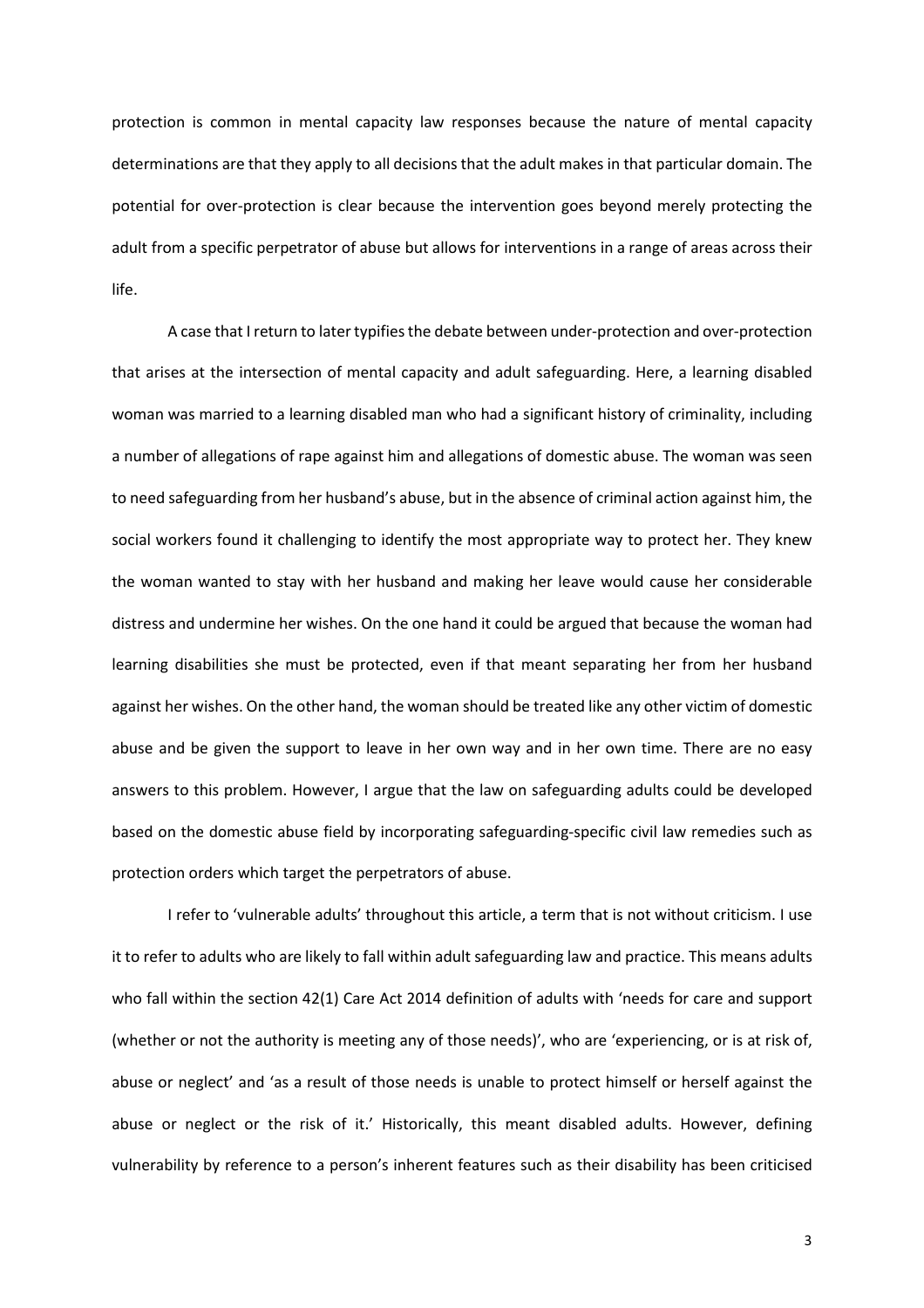and it is important to understand vulnerability in more nuanced ways.<sup>4</sup> I accept that adults can be vulnerable for many reasons beyond their disability and the language of vulnerability when associated with specific groups can be stigmatising.<sup>5</sup> In reality, for many adults their vulnerability is caused by being in a position of abuse. Therefore, when using the term vulnerable adults, I mean adults who are situationally vulnerable to abuse, but who, as a result of their particular needs for care and support, are unable to properly protect themselves from that abuse. In this sense, their vulnerability to abuse is exacerbated by their support needs. The importance of the provision of support to facilitate a person's functioning is made clear in the United Nations Convention on the Rights of Persons with Disabilities (CRPD). In contexts of abuse against disabled adults, Article 16 CRPD requires that the state provides protection from that abuse. In some ways therefore, the use of mental capacity law might be seen as a legitimate route to achieve that protection. However, reading Article 16 in light of the CRPD as a whole, measures that do not directly coerce the individual are required to ensure the proper realisation of the rights to support and non-coercion contained within the CRPD.<sup>6</sup>

The article starts with an overview of safeguarding legislation, the Mental Capacity Act 2005 (MCA) and domestic abuse law. It then proceeds with an outline of the methods used for the original empirical research which informs this article, including observations and case file reviews at the Court of Protection (CoP) and interviews with social workers. The CoP is the court that deals with disputes that arise under the MCA and the nature of the cases explored in this research were welfare cases

<sup>4</sup> B Clough, 'Vulnerability and capacity to consent to sex - asking the right questions?' (2014) 26 *Child and Family Law Quarterly* 371, J Lindsey, 'Developing vulnerability: A situational response to the abuse of women with mental disabilities' (2016) 24 *Feminist Legal Studies* 295.

<sup>5</sup> A Hollomotz, *Learning difficulties and sexual vulnerability: a social approach* (Jessica Kingsley Publishers, 2011) V E Munro and J Scoular, 'Abusing vulnerability? Contemporary law and policy responses to sex work in the UK' (2012) 20 *Feminist Legal Studies* 189, L Pritchard-Jones, 'The good, the bad, and the 'vulnerable older adult'' (2016) 38 *Journal of Social Welfare and Family Law* 51.

<sup>&</sup>lt;sup>6</sup> P Bartlett and M Schulze, 'Urgently awaiting implementation: The right to be free from exploitation, violence and abuse in Article 16 of the Convention on the Rights of Persons with Disabilities (CRPD)' (2017) 53 *International Journal of Law and Psychiatry* 2. See also J Herring and J Wall, 'Autonomy, capacity and vulnerable adults: filling the gaps in the Mental Capacity Act' (2015) 35 *Legal Studies* 698; J Herring, *Vulnerable adults and the law* (Oxford University Press, 2016); A Keeling, ''Organising objects': Adult safeguarding practice and article 16 of the United Nations Convention on the Rights of Persons with Disabilities' (2017) 53 *International Journal of Law and Psychiatry* 77.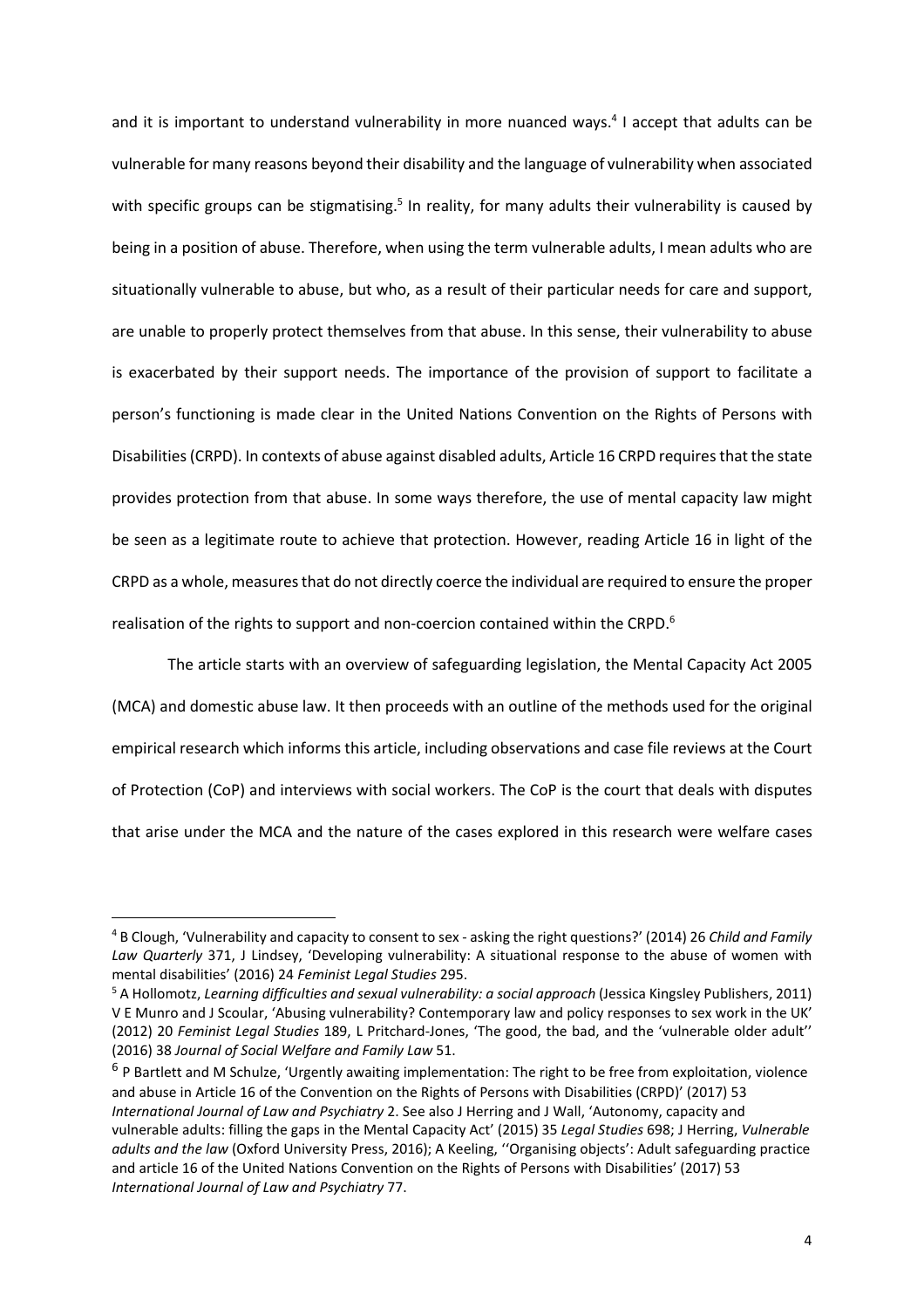which are typically brought to court by social workers in their role on local authority safeguarding teams. This was one of the first research studies authorised by the Ministry of Justice and judiciary to take place at the CoP, thereby making it a highly original piece of research into an important and developing area. A clear theme emerged from the data – that mental capacity law was being used as a tool to protect vulnerable adults from abuse. It is this intersection between adult safeguarding and mental capacity law that I use the empirical data to explore. I then move on to my discussion of the research, arguing that there is under-protection and over-protection of adults vulnerable to abuse, meaning that sometimes vulnerable adults fall through the gap and receive no protection and at other times they are given more protection than is needed. I consider the failures of the criminal justice system which mean that adults considered 'vulnerable' are left without sufficient protection. I also highlight that, in some instances, vulnerable adults can be subject to over-protection where local authorities seek alternative ways of protecting them. The example I put forward is the use of mental capacity law drawing on my original empirical research. In the final section I discuss how to better safeguard vulnerable adults from abuse moving away from mental capacity law, by drawing on the Domestic Abuse Bill (the Bill), which, at the timing of writing, is before the UK Parliament.<sup>7</sup> I suggest that we should learn from the developments in legal responses to domestic abuse to provide local authorities with the power to apply for protection orders in the safeguarding context, but in ways that focus on perpetrators rather than coercing the vulnerable adult.

## B. SAFEGUARDING VULNERABLE ADULTS FROM DOMESTIC ABUSE

 $7$  The Domestic Abuse Bill was published in draft in January 2019 but, for various reasons, it is not yet law. The Bill was introduced into the House of Commons on 3 March 2020 alongside the Government's response to the Joint Committee on the Draft Domestic Abuse Bill. See Domestic Abuse Bill, available at: https://www.gov.uk/government/collections/domestic-abuse-bill. At the time of writing, it is still possible that the Bill will not pass into law and so this article is written on the basis of the proposals made in the Bill and is accurate at the time of writing.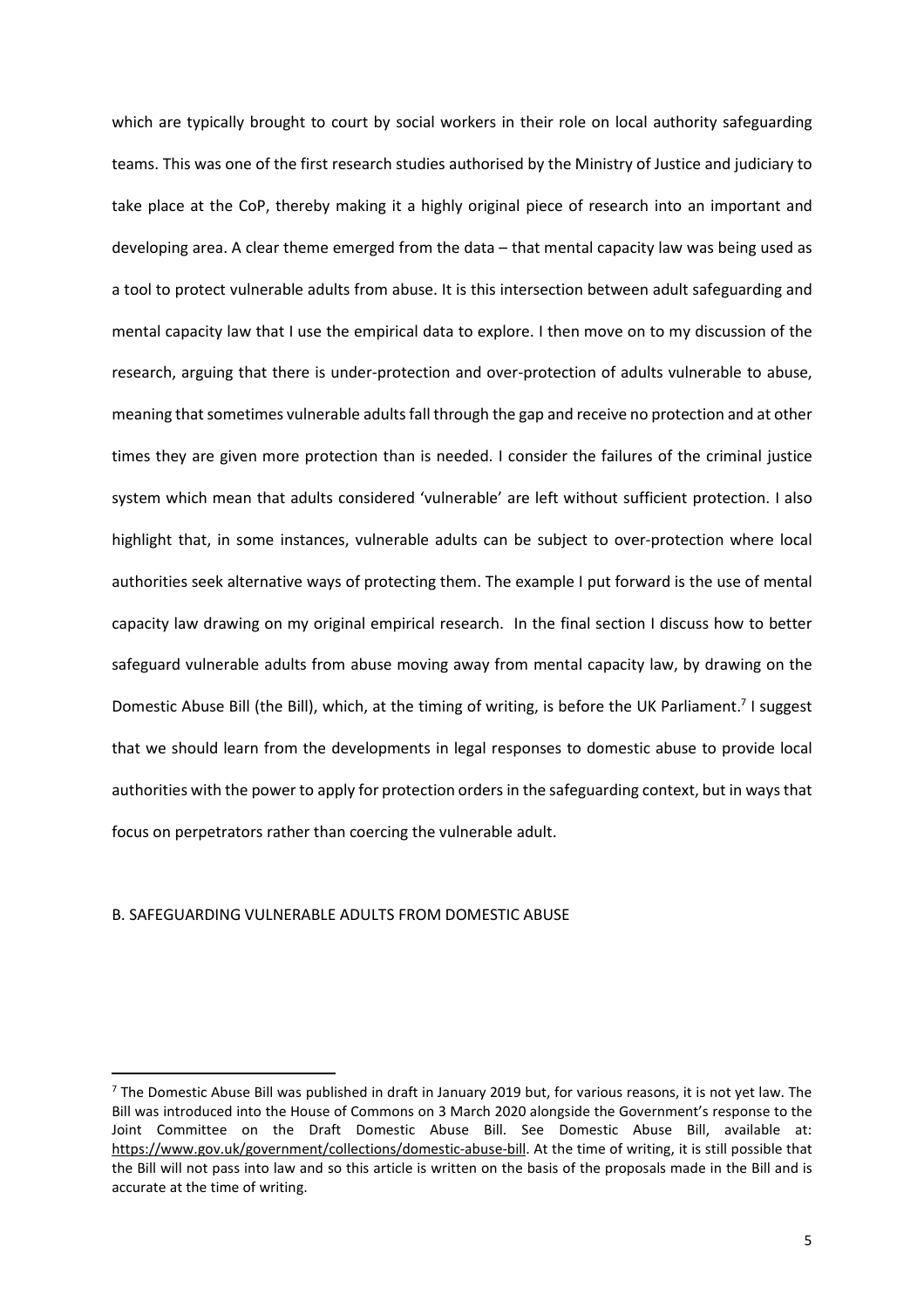A number of different public and private bodies will be involved in adult safeguarding but the primary duty is on local authorities. These safeguarding duties are contained within the Care Act 2014 and associated guidance, which makes clear that safeguarding relates to adults with care and support needs who are experiencing, or are at risk of, abuse or neglect, and as a result are unable to protect themselves.<sup>8</sup> The legislation placed adult safeguarding on a statutory footing, but it does not contain any enforcement mechanisms. The primary safeguarding obligation on local authorities is to carry out a section 42 safeguarding enquiry. Once an enquiry has been undertaken, if it results in abuse being identified there is no legal requirement in the Care Act 2014 for the local authority (or any other relevant body) to take any action. In some instances, local authorities may refer the matter for criminal investigation;<sup>9</sup> in others they may decide to take no action.

Many scenarios where safeguarding concerns arise involve situations typically viewed as 'domestic' abuse: namely, abuse that occurs within the adult's home environment, perpetrated by people close to them.<sup>10</sup> There is, at present, no specific cross legislative definition of domestic abuse. The Government's current working definition focuses on an 'incident or pattern of incidents of controlling, coercive, threatening behaviour, violence or abuse between those aged 16 or over who are, or have been, intimate partners or family members.<sup>'11</sup> The Bill followed an extensive consultation on a number of proposals. The Bill proposes a similar definition of abusive behaviour<sup>12</sup> between two people with a personal connection.<sup>13</sup> Therefore while there is no crime of 'domestic abuse' as such, prosecutions can be pursued for specific criminal offences such as rape, assault or harassment and the police can issue Domestic Violence Protection Notices (DVPN)<sup>14</sup> or apply for a Domestic Violence

<sup>&</sup>lt;sup>8</sup> Care Act 2014, s 42 (1).

<sup>9</sup> There is some case law which suggests they may be under a duty to do this in some cases, see *Re Z (Local Authority: Duty)* [2004] EWHC 2817.

<sup>&</sup>lt;sup>10</sup> See Care and Support statutory guidance, Department of Health and Social Care above at n 1, chapter 14.17. <sup>11</sup> This definition was subject to a government consultation on domestic abuse which proposed to put the definition on a statutory footing accompanied by guidance see Consultation on Domestic Abuse Bill, available at: https://consult.justice.gov.uk/homeoffice-moj/domestic-abuse-

consultation/supporting\_documents/Transforming%20the%20response%20to%20domestic%20abuse.pdf.  $12$  Domestic Abuse Bill, s 1(2) and (3).

<sup>&</sup>lt;sup>13</sup> Domestic Abuse Bill, s 1(2) and s 2.

<sup>&</sup>lt;sup>14</sup> Crime and Security Act 2010, s 24.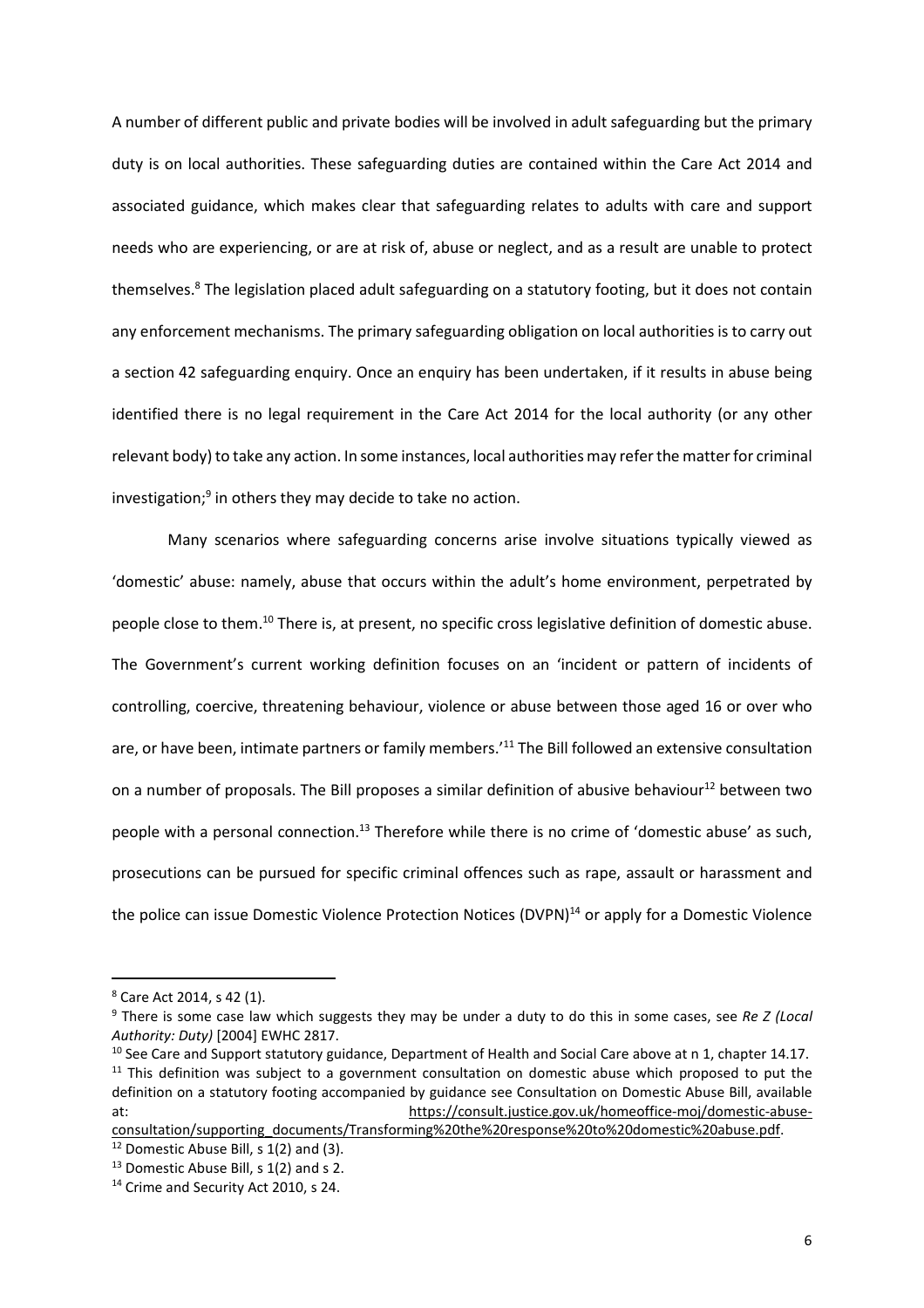Protection Order (DVPO).<sup>15</sup> DVPNs and DVPOs would become Domestic Abuse Protection Notices (DAPNs)<sup>16</sup> and Domestic Abuse Protection Orders (DAPOs)<sup>17</sup> if the Bill gets enacted into law. These proposals were supported during the Bill's consultation with 56% of respondents agreeing 'that the DAPN should operate in the same way as the existing Domestic Violence Protection Notice'.<sup>18</sup> Crown Prosecution Service (CPS) guidance states that the 'domestic nature of the offending behaviour is an aggravating factor because of the abuse of trust involved'.<sup>19</sup> Furthermore, prosecutions can be brought for coercive control under legislation designed to deal with the emotional, psychological and financial aspects of abusive relationships.<sup>20</sup>

One immediate difficulty that arises is that this statutory definition only covers people who have a personal connection. In the Bill this meant people who have either been in an intimate relationship with or who are related to the victim.<sup>21</sup> To get protection under the domestic abuse provisions, the perpetrator would have to fall within one of these categories. This can be challenging for certain forms of abuse against vulnerable adults which, whilst domestic in nature, will often not be perpetrated by a partner or relative. For example, a carer could abuse a person in a domestic setting and many of the same issues would arise, but they would not be covered by the Bill. This is not an uncommon occurrence in cases at the intersection of adult safeguarding and mental capacity law. For example, in *London Borough of Redbridge v G & Ors*<sup>22</sup> a 94 year old woman, G, was alleged to have been abused by her lodger<sup>23</sup> and her carers. G was ultimately found to lack the mental capacity to make decisions about her financial affairs on the basis that she had dementia which prevented her

<sup>&</sup>lt;sup>15</sup> Under Crime and Security Act 2010, s 27, which can provide protection to victims for a further 28 days.

<sup>16</sup> Domestic Abuse Bill, s 19.

<sup>17</sup> Domestic Abuse Bill, s 24.

<sup>&</sup>lt;sup>18</sup> Transforming the response to domestic abuse: consultation response and draft bill, (HMSO, 2019), available at: www.gov.uk/government/publications/domestic-abuse-consultation-response-and-draft-bill, p 26.

<sup>&</sup>lt;sup>19</sup> Crown Prosecution Service. Domestic Abuse Guidelines for Prosecutors, available at: www.cps.gov.uk/legalguidance/domestic-abuse-guidelines-prosecutors.

<sup>20</sup> Serious Crime Act 2015, s 76.

 $21$  Domestic Abuse Bill, s 2. Something also noted as a difficulty for disabled people abused their carers by the Joint Committee on the Draft Domestic Abuse Bill (House of Commons, 2019), para 51, available at: https://publications.parliament.uk/pa/jt201719/jtselect/jtddab/2075/2075.pdf.

<sup>22</sup> [2014] EWCOP 485.

<sup>23</sup> At [11].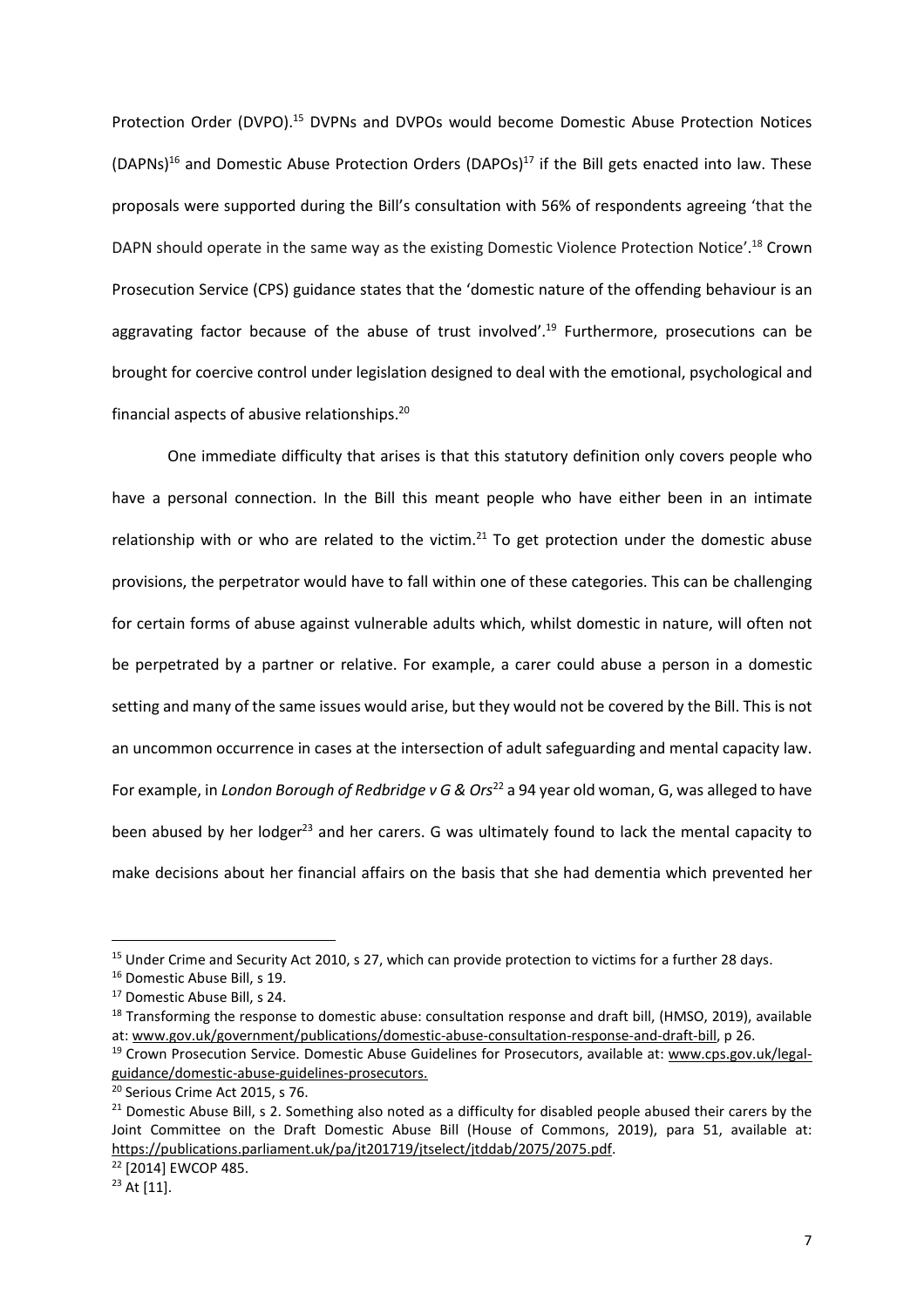from retaining information relevant to the decisions she needed to make.<sup>24</sup> The abuse was clearly domestic in nature in that it occurred in G's home environment by at least one individual who lived with her. However, the relationship between G and the perpetrators would not fall within the definition of domestic abuse, which only covers a narrow form of personal connection. Again, showing how vulnerable adults can fall between the gaps in the law.

It is clear from an analysis of case law that local authorities use mental capacity law in adult safeguarding cases, as occurred in *London Borough of Redbridge v G & Ors*. Mental capacity law relates to decisions made under the MCA, a civil law framework that sets out the legal test for determining whether a person lacks capacity in relation to a particular decision at a particular time. Decisions under the MCA are wide ranging and can cover health (e.g. medical treatment), welfare (e.g. consent to sex or to marry), property and financial affairs (e.g. giving money to family). The breadth of the MCA means it has a central role in any safeguarding investigation because a key factor is whether or not the adult had the mental capacity to give their consent to the alleged abusive activity. Capacity is an important safeguard against the voluntary, but perhaps unwise, decisions of adults being interfered with by the state. Yet abuse and exploitation goes beyond the simple act of consent and can involve undue influence and coercion. This means that the question of capacity is not the end of the matter and therefore I explore the boundaries and limits of mental capacity law at the intersection with adult safeguarding.<sup>25</sup>

 Throughout this article I show that the MCA has become a tool for protecting vulnerable adults from abuse. Whilst there are benefits of using the MCA to safeguard vulnerable adults, I raise some concerns about the use of this law in safeguarding cases. In doing so, I accept the value in using the civil law to respond to abuse but argue that targeted, safeguarding interventions are required. In the same way that others have argued that the civil law can and should be used to hold public bodies,

<sup>&</sup>lt;sup>24</sup> At [80].

 $25$  For a broader analysis of the boundaries of mental capacity law see B Clough, 'New legal landscapes: (Re) constructing the boundaries of mental capacity law' (2018) 26 *Medical Law Review* 246.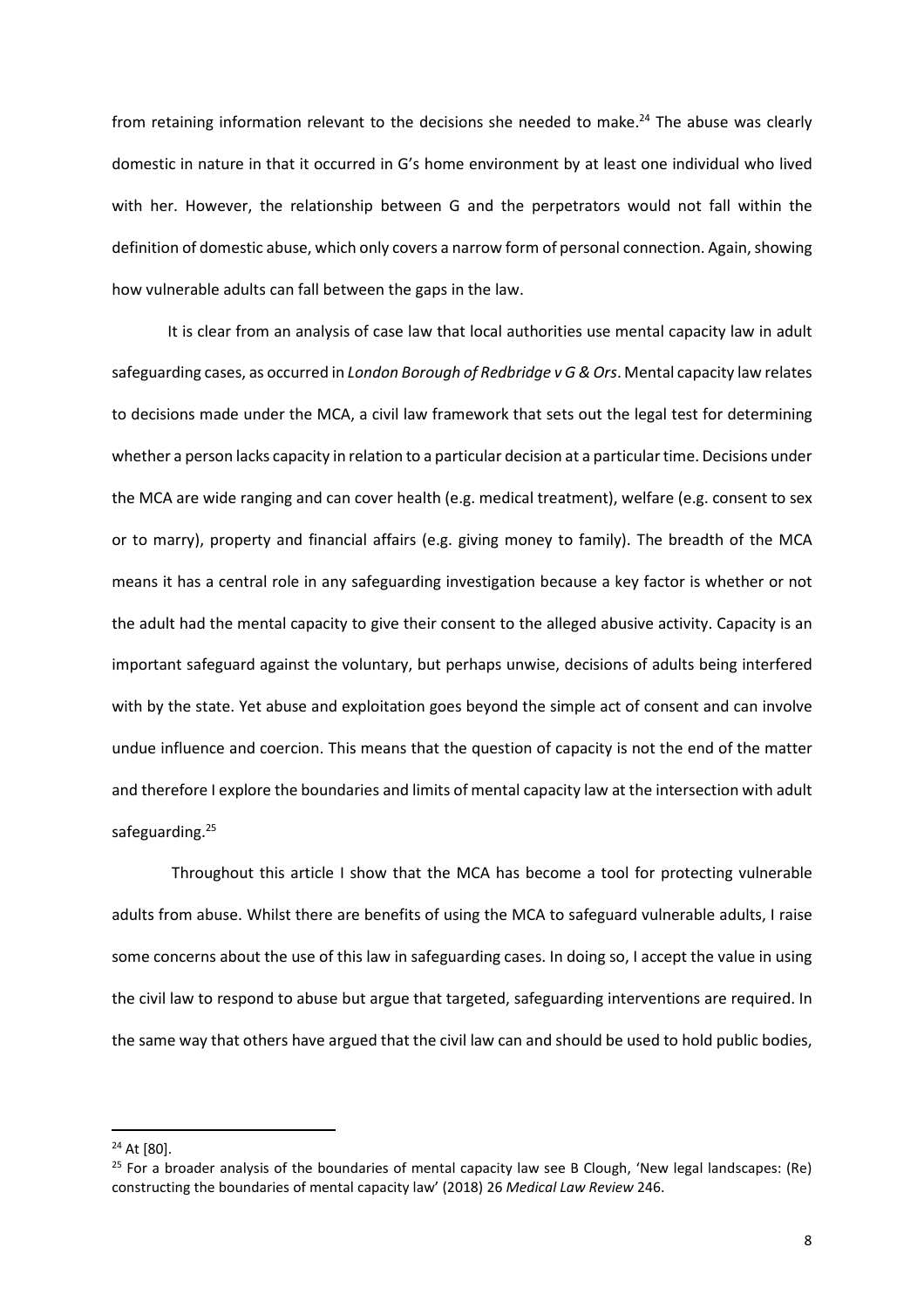such as the police, accountable for their failures to respond to domestic abuse, $^{26}$  the civil law can provide ways of protecting vulnerable adults and prevent them from falling through the gaps, but in ways that focus on the perpetrator rather than controlling the victim of abuse. This non-coercive approach is more aligned with the requirements of the CRPD as well as extending the dominant approach now taken in the domestic abuse sphere.

One other important legal 'solution' that is often raised is the inherent jurisdiction of the High Court, which is cited as a way that protection is achieved.<sup>27</sup> The inherent jurisdiction is a common law power that explicitly allows High Court judges to intervene to protect a vulnerable adult, even where the person has capacity to make a decision under the MCA.<sup>28</sup> The inherent jurisdiction can be used where a vulnerable adult is 'reasonably believed to be, (i) under constraint, (ii) subject to coercion or undue influence, or (iii) for some other reason deprived of the capacity to make the relevant decision, or disabled from making a free choice, or incapacitated or disabled from giving or expressing a real and genuine consent'.<sup>29</sup> The inherent jurisdiction provides professionals with another route to safeguard vulnerable adults<sup>30</sup> and in some of the cases explored below it was considered. However, the inherent jurisdiction itself raises a number of other problems which do not make it the most appropriate solution to the over-protection of mental capacity law. For example, it lacks the authority of a statutory framework, being a judicial power of last resort. This means that it lacks clear guidelines and boundaries and can lead to judges over-stepping their role in intervening in the lives of adults who are otherwise found to have the mental capacity to make their own decisions. Relatedly, it is too often used as a way of restricting the vulnerable adult herself, rather than the perpetrator. This can

<sup>26</sup> J Conaghan, 'Investigating rape: Human rights and police accountability' (2017) 37 *Legal Studies* 54.

<sup>27</sup> J Lindsey above at n 4.

<sup>28</sup> *A Local Authority v DL and others* [2012] EWCA Civ 253.

<sup>29</sup> *A Local Authority v SA* [2005] EWHC 2942, at [77].

<sup>&</sup>lt;sup>30</sup> J Lindsey above at n 4.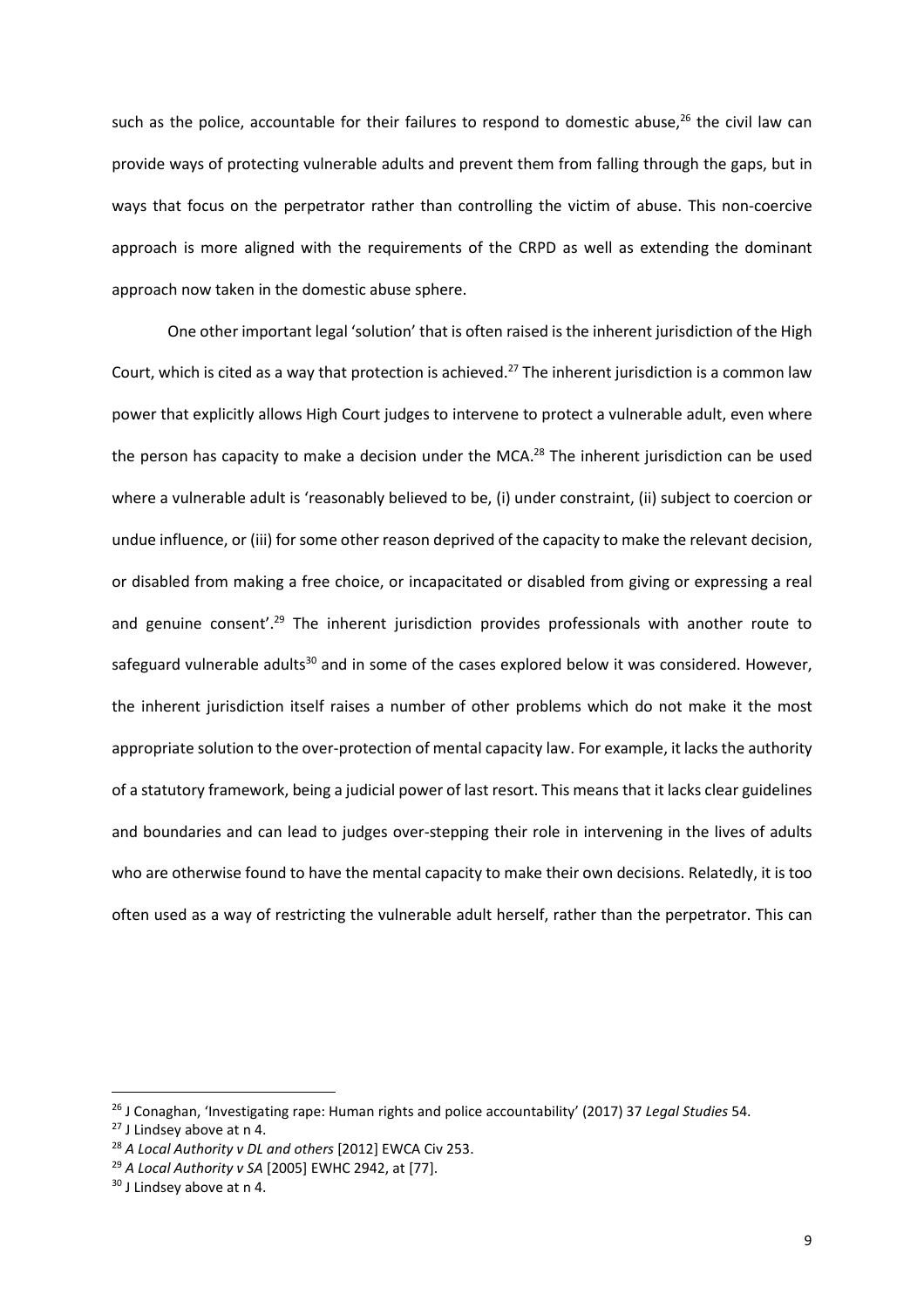be seen in a number of cases that involve the inherent jurisdiction that I have discussed elsewhere $31$ including *In Re A (Capacity: Refusal of Contraception)<sup>32</sup>* and *Southend on Sea v Meyers*. 33

Similarly, I highlighted earlier some of the difficulties in focusing on vulnerability as a descriptor of those affected by mental capacity law and adult safeguarding. Yet the inherent jurisdiction is quite explicitly about vulnerability, focusing 'on the inherent features of a person's disability rather than understanding them as primarily being in a situation of vulnerability to abuse'.<sup>34</sup> The use of the inherent jurisdiction as a way of safeguarding 'vulnerable people' risks further overprotection and the stigmatising effects of vulnerability discourse, both of which I seek to avoid. Therefore while I draw on some of the procedural strengths of the inherent jurisdiction, such as its use of court orders to protect, it is not put forward as the solution to this problem of under- and overprotection at the borderline of mental capacity and adult safeguarding.

### C. METHODS

This phenomenon of under- and over-protection was a clear theme that emerged from the empirical research, the use of which can help to elucidate the reality of how cases relating to abuse of vulnerable adults are dealt with. This article draws on data gathered from observational and case file research at the CoP as well as in-depth interviews with social workers who had experience of dealing with the MCA. The different methods were chosen to triangulate the data from different sources and to strengthen the validity of the research findings. However, the data was not originally gathered with the aim of investigating adult safeguarding. Instead, the use of mental capacity law in cases which were predominantly about protecting people from abuse was a clear theme that emerged at the data

 $31$  [References to be inserted after peer review].

<sup>&</sup>lt;sup>32</sup> [2010] EWHC 1549.

<sup>33</sup> [2019] EWHC 399.

<sup>&</sup>lt;sup>34</sup> [References to be inserted after peer review].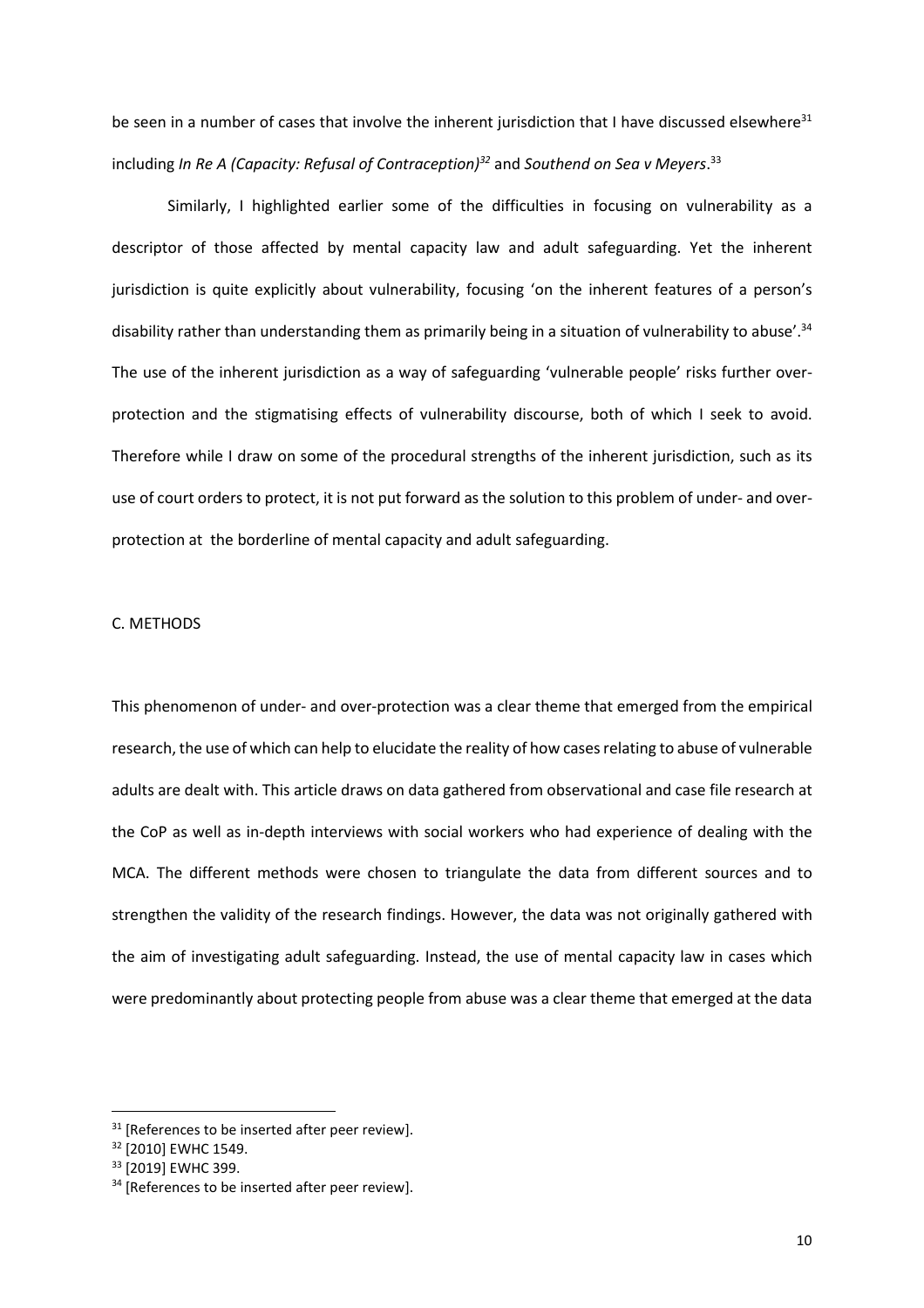analysis stage. Other findings, which were the primary focus of the research, have been published elsewhere.<sup>35</sup>

Observational and case file research at the CoP was chosen for two reasons. First, it allowed me to better understand the culture of proceedings<sup>36</sup> and provided a greater insight into the cases than simply looking at reported case law. Second, the CoP has only recently opened up access to researchers and the public. Until the Court of Protection Practice Direction – Transparency Pilot 2016, CoP hearings were held in private. This research was not carried out under the transparency pilot, but was carried out at the same time<sup>37</sup> and therefore the movement towards greater openness had an impact on the relative ease with which I accessed proceedings. In total I observed eight cases over 11 hearings, some of which lasted more than one day. I also reviewed 20 CoP case files, which provided an insight into a greater number of cases than I was able to observe and helped to identify themes in the types of cases that were reaching the CoP in the sex, marriage and contact sample. I was advised by court staff that all of the sex and marriage cases that were issued at the London office of the CoP during the time frame for my research were provided for inclusion in my sample.

Interviews with social workers were chosen because most cases in the welfare context are brought to the CoP by local authorities. Therefore social workers were the key professionals who work with this area of law in practice and would be key decision-makers in relation to taking matters to the CoP. Semi-structured in-depth interviews were carried out to gain an insight into how social workers viewed and utilised mental capacity law. A purposive sample of eight social workers was obtained, despite difficulties in recruiting participants - a common challenge in elite interviews with professionals.<sup>38</sup> The issue of abuse was not a theme identified in advance of the interviews, but it became clear in data analysis that this was a common issue that arose in each, particularly given that

<sup>&</sup>lt;sup>35</sup> [References to be inserted after peer review.]

<sup>36</sup> M-A Jacob, *Matching Organs with Donors: Legality and Kinship in Transplants* (University of Pennsylvania Press, 2012).

<sup>&</sup>lt;sup>37</sup> Approval was given in November 2015, the research commenced in January 2016 and finished in December 2016.

<sup>&</sup>lt;sup>38</sup> S Kvale and S Brinkmann, *InterViews: Learning the Craft of Qualitative Research Interviewing (Sage, 2009),* 147.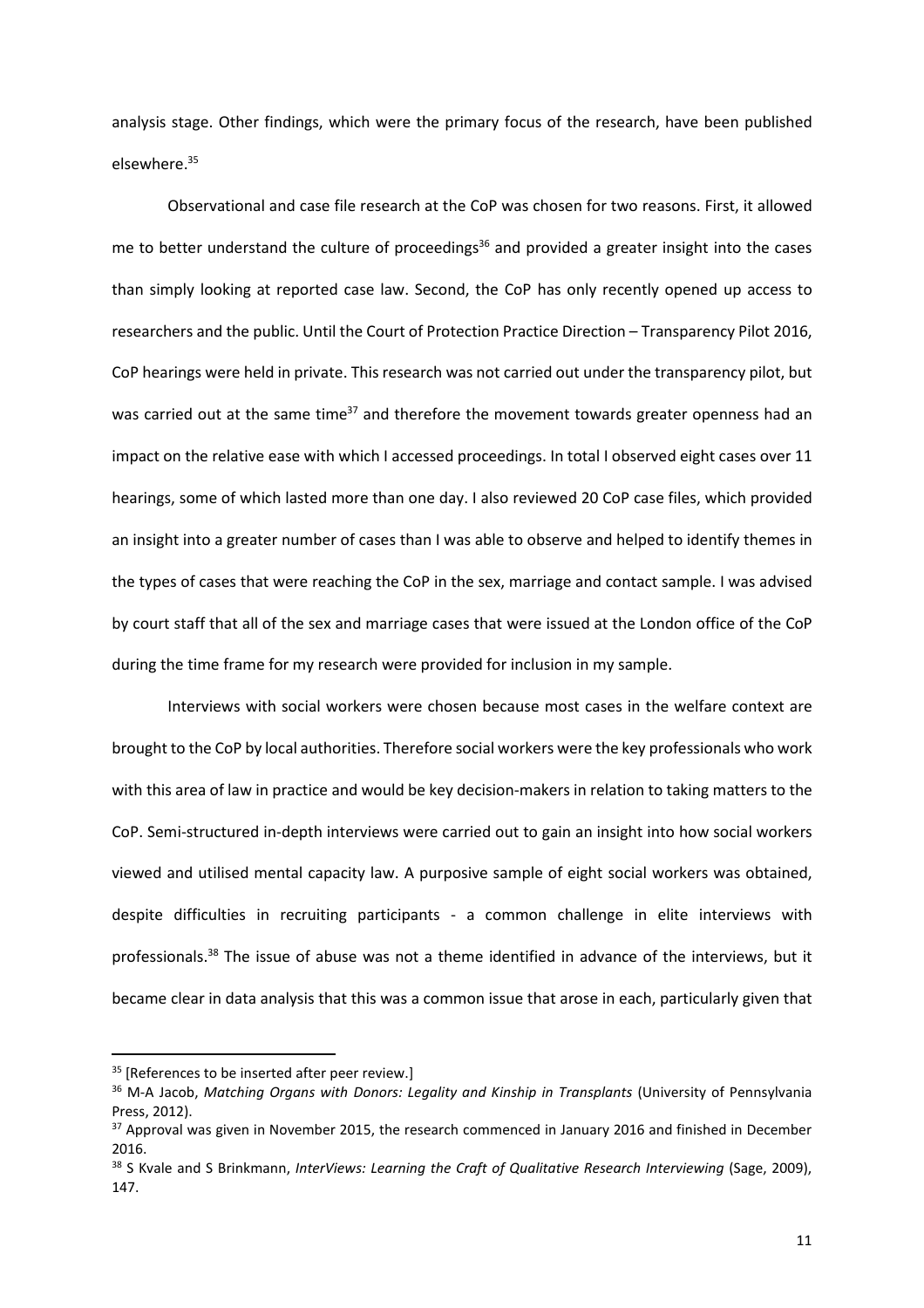the subject matter of the welfare cases explored was capacity to consent to sex, capacity to marry and capacity to decide on contact. The original empirical research is used alongside analysis of case law and existing literature to understand the responses to abuse of vulnerable adults. All references are anonymised throughout and the social workers have been given pseudonyms.

# D. UNDER-PROTECTION AND THE CRIMINAL JUSTICE SYSTEM

The criminal justice system would seem to be the natural starting point for dealing with abuse against any person, 'vulnerable' or otherwise. Yet when vulnerable adults suffer abuse the criminal justice system at times fails to take action. The reasons for this will be considered below and it will be shown how the criminal justice system contributes to the problem of under-protection of vulnerable adults at the intersection of mental capacity law and adult safeguarding.

## **The criminal justice failures to respond to abuse**

The failures of the criminal justice system to respond to domestic abuse are well documented.<sup>39</sup> However, these failures are exacerbated where victims of abuse have particular inherent vulnerabilities such as a learning disability or mental health difficulty. This problem was highlighted by one interviewee, Sarah,<sup>40</sup> who told me about a difficult mental capacity and domestic abuse case that she was in the early stages of taking to the CoP. The case concerned a learning disabled couple and was referred to in the introduction. Sarah told me that concerns arose when the woman presented in accident and emergency saying that her partner had assaulted her. She said:

<sup>&</sup>lt;sup>39</sup> MM Dempsey, 'Toward a feminist state: What does 'effective' prosecution of domestic violence mean?' (2007) 70 *Modern Law Review* 908, and see Domestic Abuse Consultation above at n 11.

<sup>&</sup>lt;sup>40</sup> Sarah told me she was a qualified social worker and had been working in an adult safeguarding enquiry team for the past four years. She did not provide any further information about her previous experience.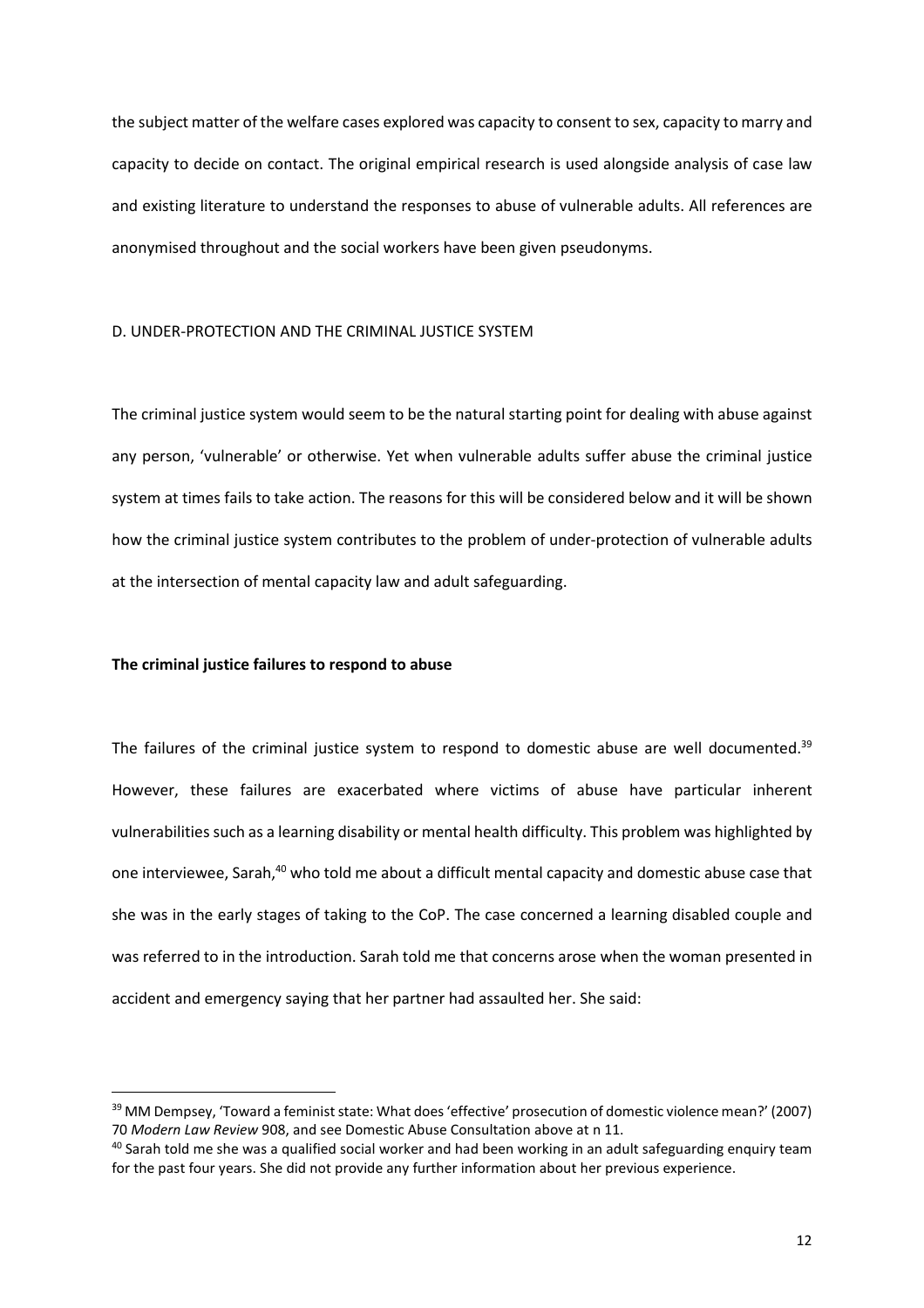… but then the police had came out and spoke to her and she'd given a different story. She'd also said … that her husband punished her for something that she'd done and … that she'd gone to another house, another man's house, and this man had paid her to perform a sexual act … so we were worried basically that she was involved in some kind of sexual exploitation. She'd gone back and told her husband what she'd done and he got her to strip off as punishment, but when police came out, when they came out and spoke to her she basically backtracked and said none of this happened … but then when we kind of looked into it over back over like the last few years there's loads of similar incidents like this and when we spoke to all different agencies, then it was quite scary then what we'd uncovered and then we uncovered all this about his criminal history and these rape charges and we were thinking, oh crikey …

The local authority's enquiries revealed that the man had been charged with the rape of his sister and step sister and that he was also being investigated for raping another woman with a learning disability. Sarah went on to tell me that when the police attended to allegations of violence nothing was ever pursued, she said:

… once they get there they always go out they always speak to her, but she never then makes the statement … she never takes the next step … I think it fell apart from his sister, she withdrew early on and then it was due to go to court for his step sister in early January, apparently the court date was set and everything, but she said that she couldn't go through with it, through it all, so it didn't happen … so we're hoping that it'll happen with this other girl but it's one of our cases … she's known to us coz she's got a learning disability and that's all kind of caught up in it so I don't know whether that will happen either.

13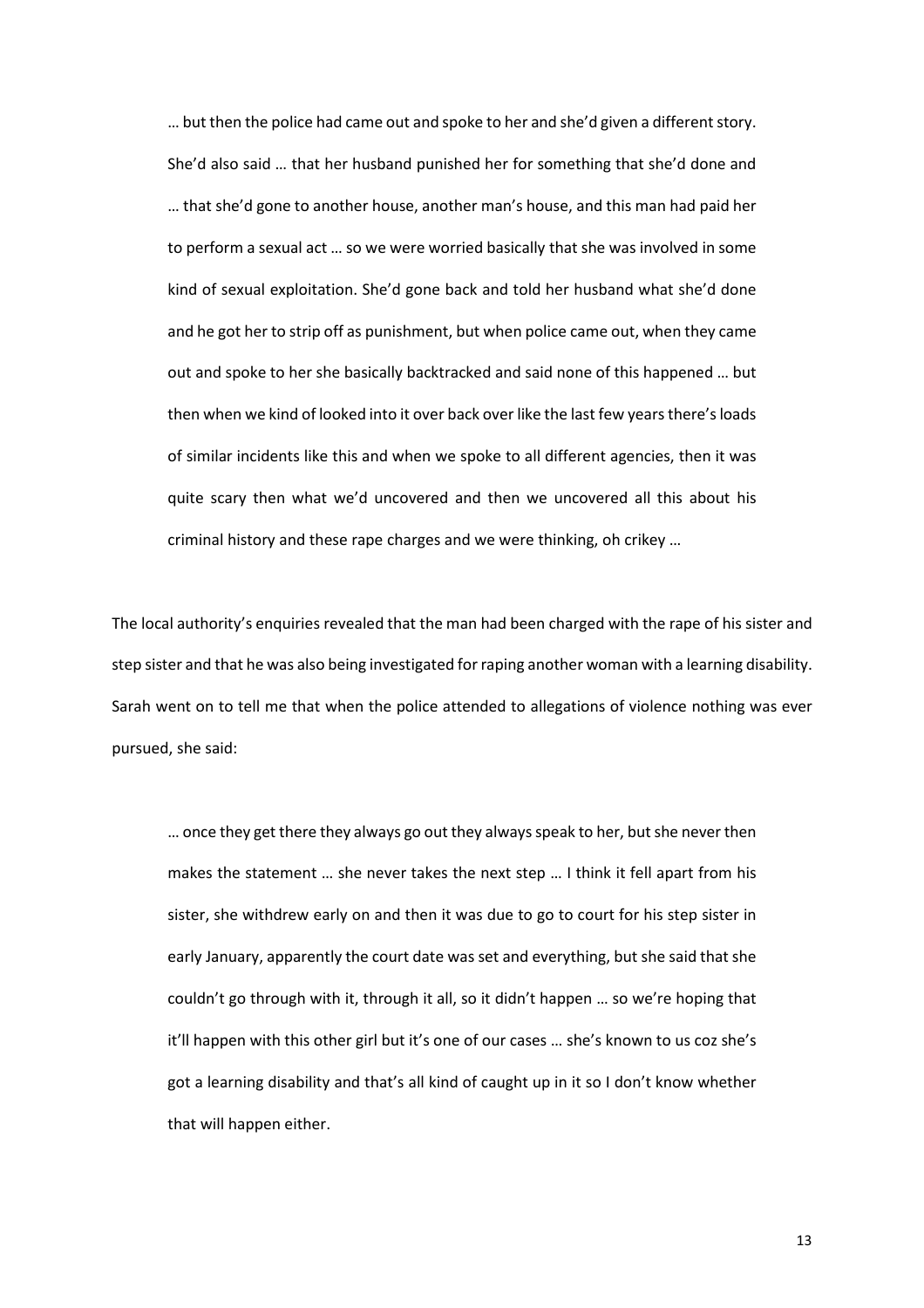The ineffectiveness of the criminal justice system appeared to make Sarah feel that she had to choose between doing nothing (under-protection) and pursuing a resolution through the MCA that could prevent this woman from having a sexual relationship ever again (over-protection). Sarah's concerns are understandable in light of the failures of the criminal justice system. When vulnerable adults make allegations of sexual violence, they often do not proceed to criminal investigation or prosecution.<sup>41</sup> Even where a complaint is made, there are high rates of attrition throughout the criminal justice process. As Louise Ellison *et al*. note, rape complainants with psychosocial disabilities 'were significantly more likely to have their case no-crimed than complainants without … (11 per cent and 5 per cent, respectively) and significantly more likely to have their case dropped through a police NFA decision (45 per cent vs 38 per cent).'<sup>42</sup>

There is little research investigating the high attrition for rape complainants with disabilities. However, a number of reasons have been put forward. First, attitudinal barriers exist in relation to violence against people with disabilities. Meta-analysis suggests that victims with a 'less respectable' character are perceived to be more responsible for their sexual assault than those with a 'more respectable' character.<sup>43</sup> Adults with mental disabilities, and more specifically women, have their character questioned and have been categorised as 'dangerous'<sup>44</sup> and 'over-sexed'.<sup>45</sup> It is possible therefore that some victims of sexual assault in particular, especially those with mental health diagnoses, are likely to be blamed for their assault. This is more likely in relation to adults with mental health diagnoses because of their close links to other exacerbating factors such as poor housing, childhood abuse and addiction.<sup>46</sup>

<sup>&</sup>lt;sup>41</sup> J Benedet and I Grant, 'Sexual assault and the meaning of power and authority for women with mental disabilities' (2014) 22 *Feminist Legal Studies* 131, L Ellison V E Munro, K Hohl and P Wallang, 'Challenging criminal justice? Psychosocial disability and rape victimization' (2015) 15 *Criminology and Criminal Justice* 225. <sup>42</sup> L Ellison et al. *ibid*, 236.

<sup>&</sup>lt;sup>43</sup> MA Whatley, 'Victim characteristics influencing attributions of responsibility to rape victims: A meta-analysis' (1996) 1 *Aggression and Violent Behavior* 81.

<sup>44</sup> R Sandland, 'Concubitu prohibere vago: Sex and the idiot girl' (2013) 21 *Feminist Legal Studies* 81, R Sandland, 'Sex and capacity: The management of monsters?' (2013) 76 *Modern Law Review* 981.

<sup>45</sup> S Doyle, 'The notion of consent to sexual activity for persons with mental disabilities' (2010) 31 *Liverpool Law Review* 111.

<sup>46</sup> L Ellison et al. above at n 41.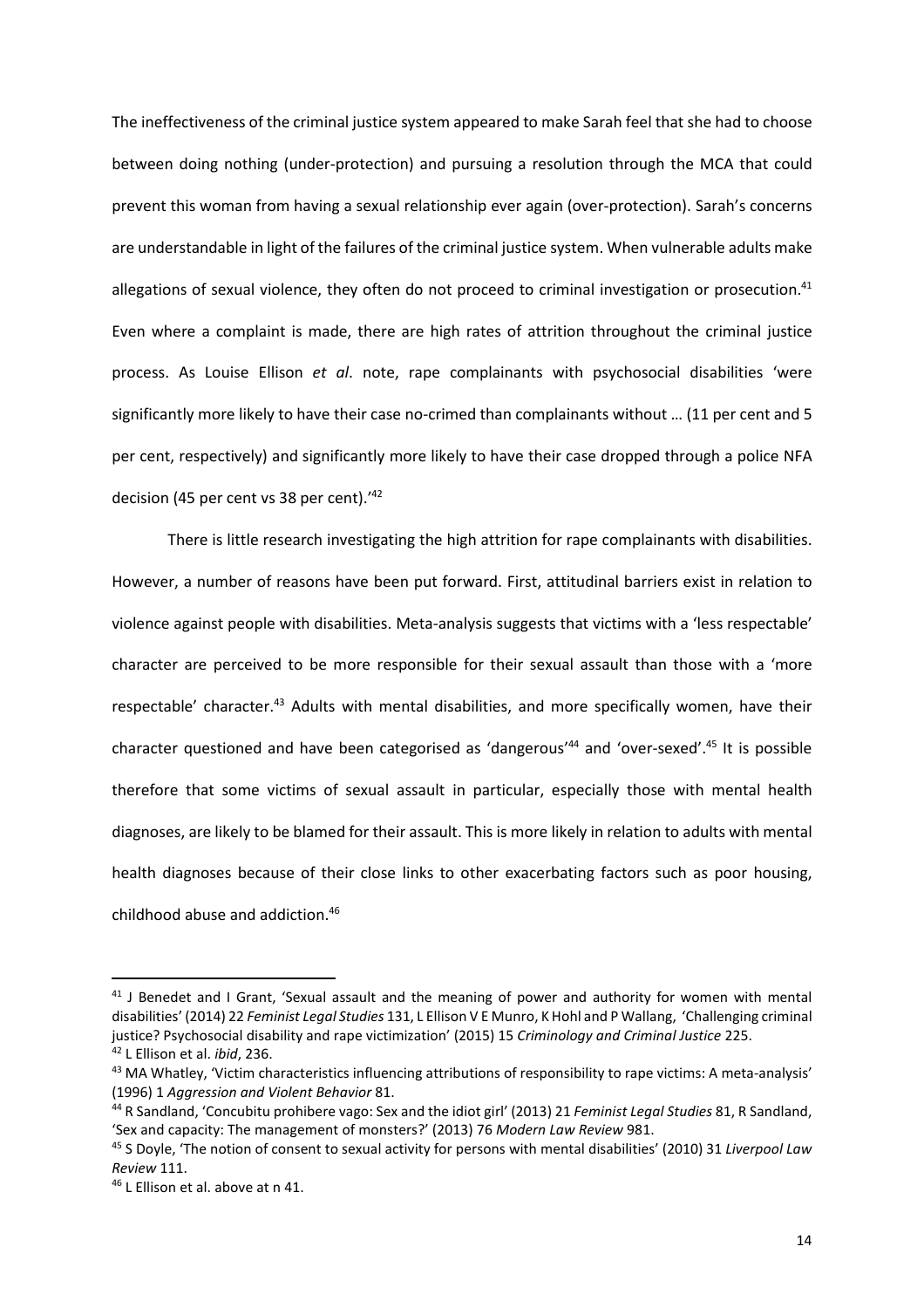Relatedly, attitudes by those who work within criminal justice have been given as a reason for high attrition and low conviction rates. For example, Jan Jordan explains, in a study of police responses to rape in New Zealand, that high levels of scepticism were found in relation to allegations made by victims with a psychiatric illness.<sup>47</sup> Similar concerns exist throughout the criminal justice process from police to prosecutors, judges to juries, albeit that evidence suggests 'the highest proportion of cases is lost at the earliest stages, predominantly during the police investigation'.<sup>48</sup> Yet even if the individual officer or prosecutor do not share this scepticism, they may attribute that belief to those who ultimately need to be convinced (i.e. judge and juries) and therefore conclude there is no realistic prospect of conviction.<sup>49</sup> Therefore, the pervasive attitudes of disbelief about disabled adults appears to be a major factor in preventing them from receiving justice.

For many reasons, disabled people may choose not to pursue a criminal justice resolution. There is evidence to suggest that they may be less likely than non-disabled adults to come forward and report a crime<sup>50</sup> and that people with a history of mental illness in particular are more likely to withdraw from the criminal justice process, albeit evidence on this latter point is mixed.<sup>51</sup> Some may not recognise their experiences as criminal. For example, if a person has only ever experienced abusive relationships in their lives then they may perceive it as acceptable behaviour. Similarly, poor sex and relationships education may mean they struggle to articulate their experiences of sex.<sup>52</sup> This 'voluntary' withdrawal from the criminal justice system is also likely to be attributable to the widespread belief that the experience of giving evidence in a rape trial is not a pleasant one, and as Betsy Stanko and Elisabeth Williams explain 'they cannot face such invasive scrutiny'.<sup>53</sup> Perhaps this is exacerbated by the presence of inherent vulnerabilities as adults with mental disabilities in particular

<sup>47</sup> J Jordan, *The word of a woman? Police, rape and belief* (Palgrave Macmillan, 2004).

<sup>48</sup> B Stanko and E Williams, *Reviewing rape and rape allegations in London: what are the vulnerabilities of the victims who report to the police?* (Taylor and Francis, 2013), 209.

<sup>49</sup> L Ellison et al. above at n 41, 234.

<sup>50</sup> *Ibid*, 230.

<sup>51</sup> *Ibid*, 236.

<sup>52</sup> A Hollomotz above at n 5, 49-51.

<sup>53</sup> B Stanko and E Williams above at n 48, 217.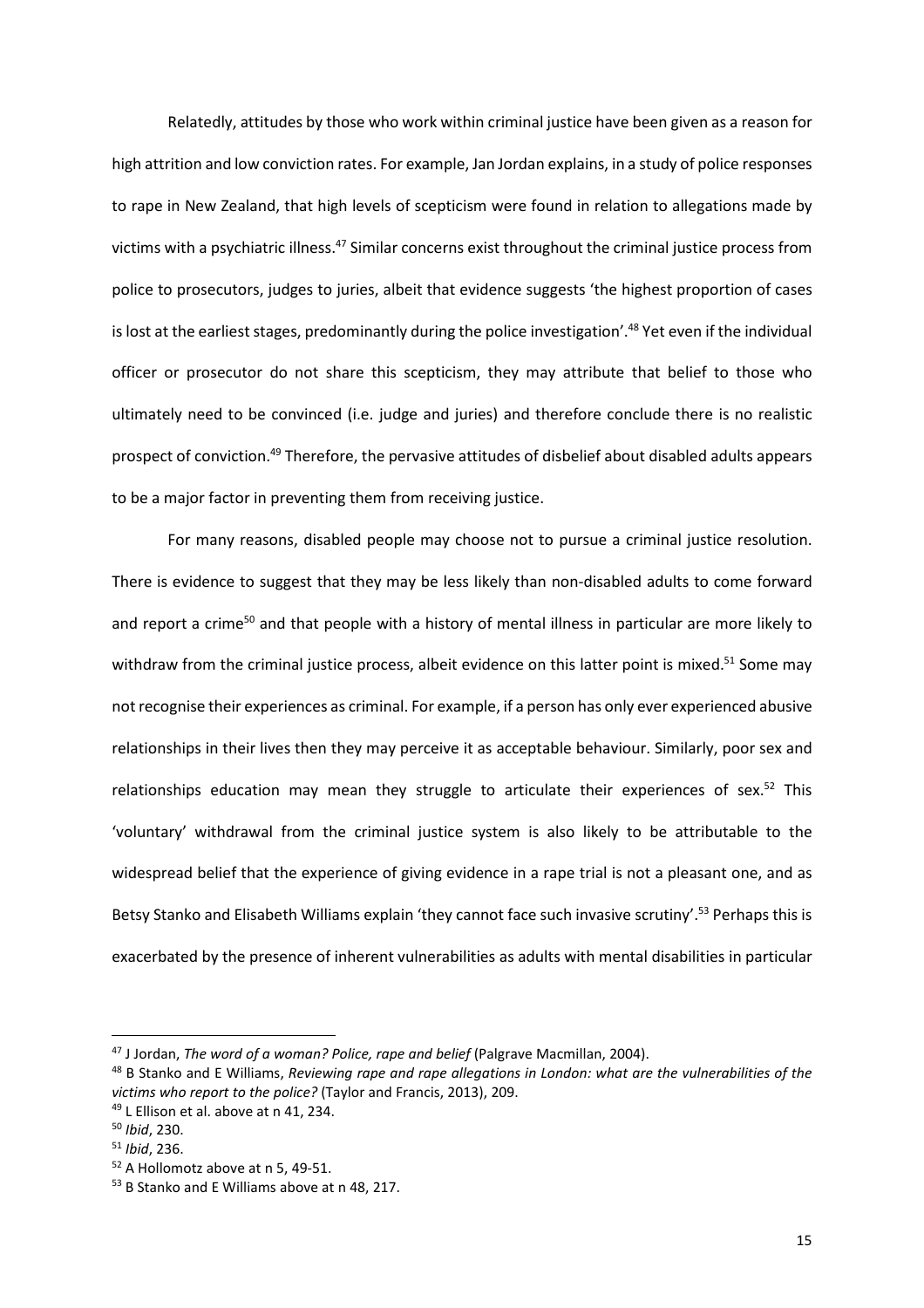may feel less prepared to go through the potentially traumatic experience of being questioned and having one's own health explored in court. Therefore, such attitudes are likely to be even stronger in relation to criminal proceedings given the personal and traumatic nature of the subject matter.

The low reporting rates and high attrition of cases relating to disabled people is likely to be caused by a complex interplay of factors. However, the presence of a disability appears to be an important factor because such adults are less likely to have their allegations validated. This repeats the recurring failure to respect and protect disabled adults because their bodies are not subject to the same protections as other bodies.<sup>54</sup> It further leads to an over reliance on mental capacity law to solve the problems of abuse; when Sarah was faced with a situation where the criminal justice system failed to provide justice, she arguably had little choice but to turn to mental capacity law. Yet Sarah's choices were constrained within this paradox of under-protection (failure of the criminal justice and safeguarding system) and over-protection (reliance on mental capacity law interventions). That is not to say that dealing with abuse should be the sole domain of the criminal justice system; instead, a multi-agency approach is clearly required. However, the persistent failures of the criminal justice system to take action in relation to vulnerable victims leads to an over reliance on other areas which too often leads to over-protection.

In cases where sexual abuse against vulnerable adults is present, under-protection is at its greatest. In particular, 'risky' sexual behaviour by women with mental disabilities was perceived to be the cause of their abusive situation, such that their vulnerability to abuse could have been avoided if only *they* behaved differently. This characterisation of sexual vulnerability chimes with theoretical work on the intersection of female sexuality and disability.<sup>55</sup> Ralph Sandland, for example, argues that women and girls with learning disabilities are characterised as vulnerable and dangerous as a result of their sexual instinct. Such characterisations provide the discourse to 'articulate and justify the need

<sup>54</sup> R Fletcher M Fox and J McCandless, 'Legal embodiment: analysing the body of healthcare law' (2008) 16 *Medical Law Review* 321, R Garland-Thomson, 'Misfits: A feminist materialist disability concept' (2011) 26 *Hypatia* 591.

<sup>55</sup> S Doyle above at n 45, R Sandland above at n 44.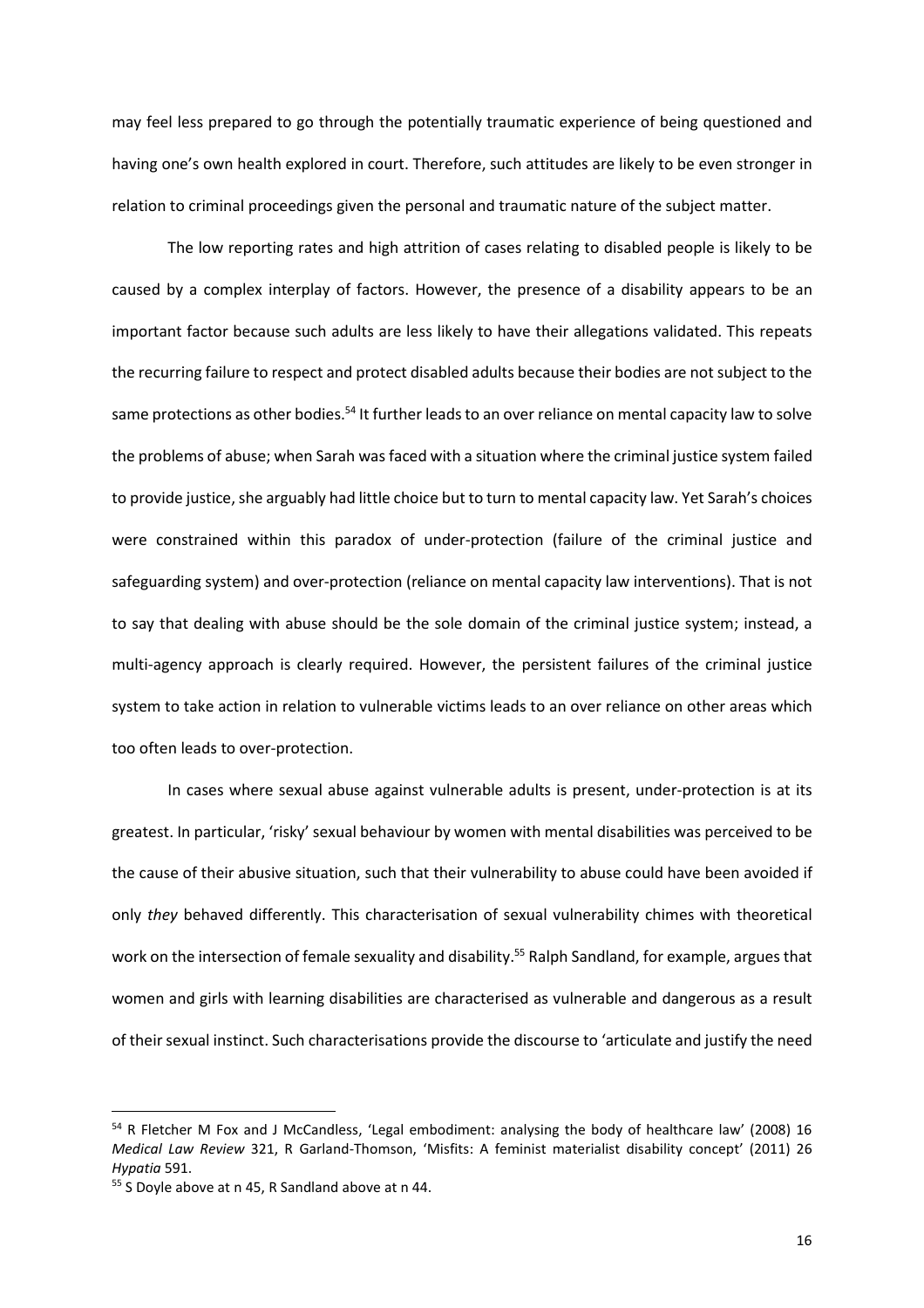for legal-psychiatric, institutional, control of the dangerous/vulnerable sexuality of mentally deficient women'.<sup>56</sup> This vulnerable/dangerous dichotomy can also lead to under-protection. The sexual instinct analysis is central to under-protection because certain adults are not protected on the basis that they are perceived to desire, instinctively, the abusive sexual contact.<sup>57</sup> The implication of this being that if the victim did not desire the sexual contact then they would and should have avoided it like any other 'normal' person would do. The examples I provide in this section could similarly be viewed as 'victim blaming': a phenomenon prevalent in understandings of rape and sexual assault.<sup>58</sup> By blaming the victim, the sexual abuse is obscured and instead she is seen as vulnerable because of her disability.

One of the social workers I interviewed, Thomas,<sup>59</sup> discussed a case he worked on, which was taken to the inherent jurisdiction of the High Court. It concerned a young woman approaching her 18<sup>th</sup> birthday about whom there was incredible concern about her vulnerability to exploitation. When I asked him about this exploitation he said:

Sexual exploitation … just broad kind of brush of her circumstances, horrifying self harming … Her own family circumstances were that she was part of a family that had been well known in [X location] … the circumstances surrounding that were extremely tragic, her mother killed herself … her father had been one of the principal suspects for the abuse that she had suffered, sexual abuse that she'd suffered … there was a

<sup>56</sup> *Ibid* R Sandland, 104.

<sup>57</sup> V Bell, *Interrogating incest: Feminism, Foucault and the law* (Routledge, 1993), 23.

<sup>&</sup>lt;sup>58</sup> MA Whatley above at n 43, A Grubb and E Turner, 'Attribution of blame in rape cases: A review of the impact of rape myth acceptance, gender role conformity and substance use on victim blaming' (2012) 17 *Aggression and Violent* Behavior 443.

<sup>&</sup>lt;sup>59</sup> Thomas had been retired from full time social work for four years at the time of the interview and was instead carrying out research into adult social care. He qualified as a social worker in 1977 and practised for 12 years in a local authority. He then commenced a series of management posts at various levels, mainly in mental health teams. He told me he had particular experience of implementing the deprivation of liberty provisions from when the MCA came into force until 2012.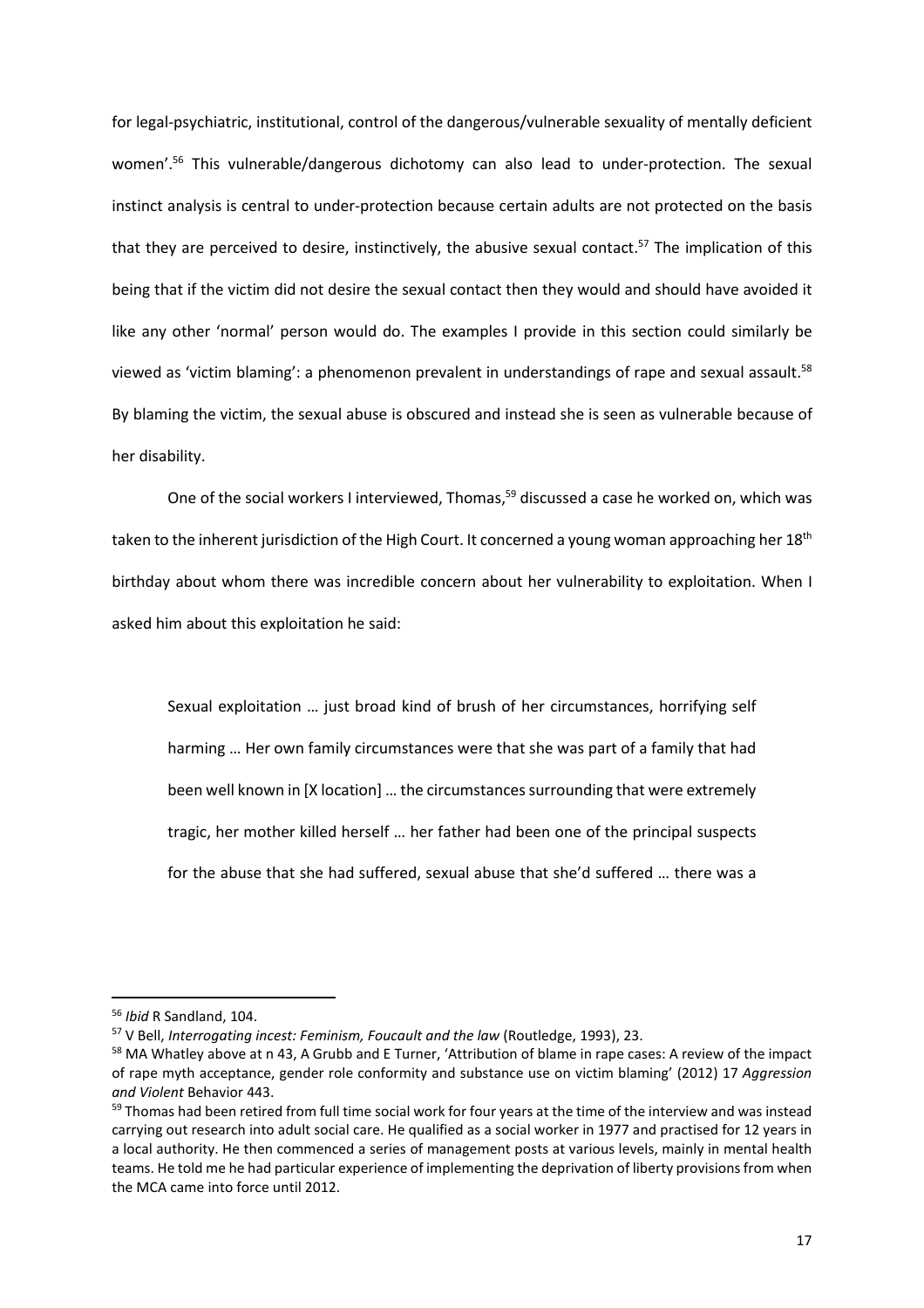very close relationship between them so it was a very difficult … it wasn't one where she didn't want to see him anymore in fact it was exactly the opposite.

Whilst Thomas referred to various factors which made the woman vulnerable, he focused on the things that she had done to herself, such as self-harming and overdosing. He later mentioned the reason for the vulnerability - the sexual abuse by her father – but still related it back to her. This woman presented as difficult to deal with because she still wanted to see her father and she kept 'absconding to get contact with her father'. Unsurprisingly Thomas said that the woman had later struck up a relationship with an '[o]lder man … who had a history was known to the agencies up in the area where he was from … It was quite easy to locate her because everyone knew where this man lived and she was there. They'd go and pick her up and either the police force there would bring her all the way down or the other police would come up …'. Thomas' interview contained many references to this woman's failure to keep herself safe, suggesting a degree of victim blaming. For example, he said that 'the source of her vulnerability lay in her as much as in any threat' despite the fact that she was a 17 year old woman who had been sexually abused by her father and was suspected of being sexually abused by another older man with a criminal history. Grubb and Turner explain in relation to sexual assault that, when responsibility is attributed to internal factors such as the victim's behaviour, victims are more likely to be considered to blame for their assault. In contrast, when responsibility is attributed to external factors, blame is more likely to be attributed to the situational cause.<sup>60</sup> This is important because if responsibility for sexual violence is seen to be caused by features internal to the victim, such as their disability, this leads to under-protection as they are viewed as to blame for engaging in risky activity. Later, when asked about the response to this woman's situation, Thomas told me 'it was always about bringing her back to her accommodation … in both areas the police would interview the young woman formally to establish if there were grounds for prosecution they certainly

<sup>60</sup> A Grubb and E Turner above at n 58, 444.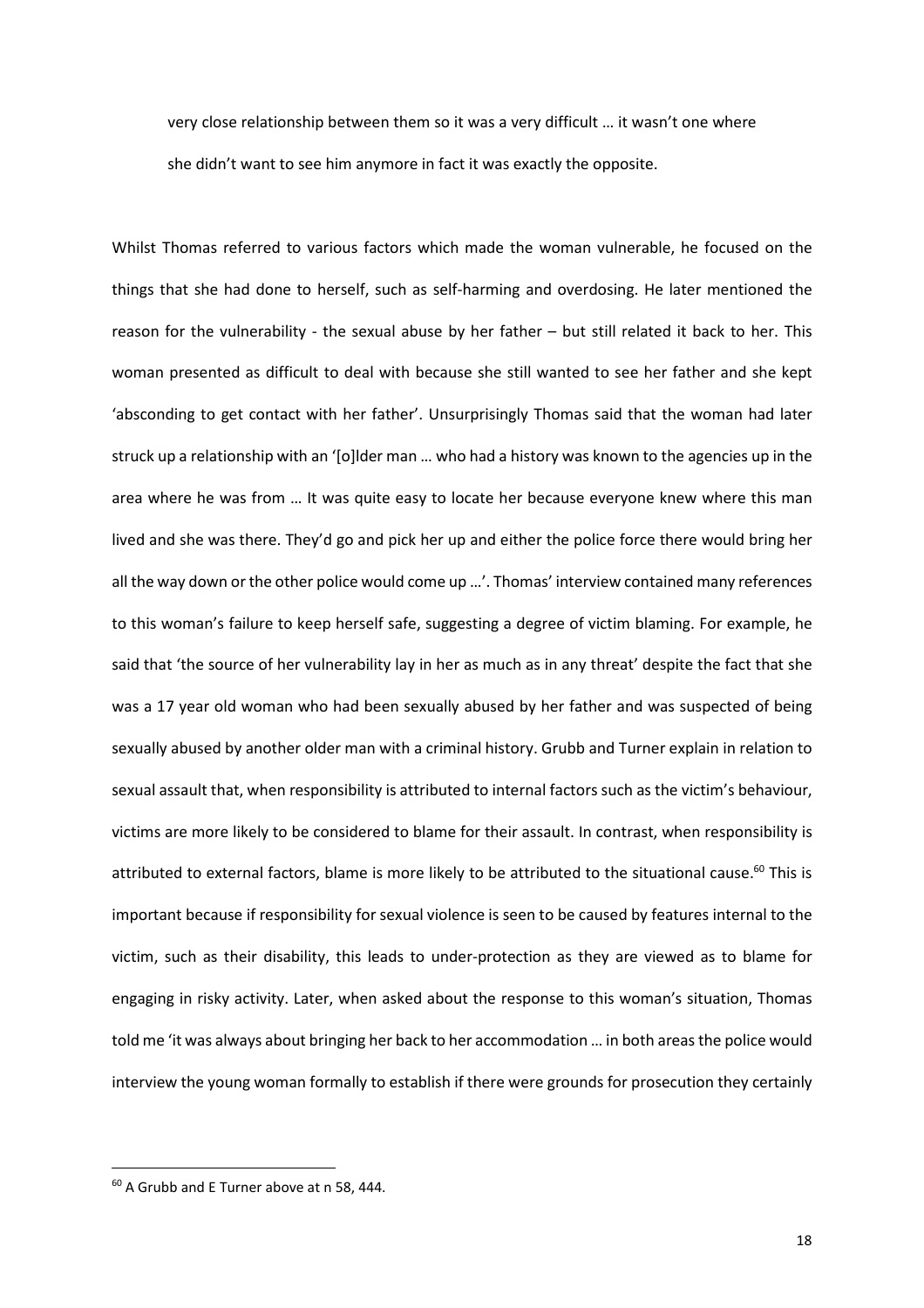didn't proceed with any prosecution …'. This passage suggests that this woman's vulnerability to sexual abuse was only addressed in terms that focused on the individual woman by taking her back to her accommodation. Yet she was in a harmful, abusive and vulnerable situation. Her apparent choice to return to her abusers were most likely influenced by the role of male power within the complicated dynamic of familial relationships<sup>61</sup> and the cycle of abuse that can exist for those who suffer childhood trauma.<sup>62</sup> In a similar example in the context of mental capacity law, Robert explained to me that there was a woman with a mild learning disability who was:

routinely kind of sexually abused by a host of local taxi drivers … as you know the Mental Capacity Act doesn't rule … an unwise decision doesn't make it an incapacitated decision and … she … certainly wasn't protecting herself from the situation as much as we'd like

…

we decided that she wasn't capacitated to consent to the sexual relationship … we really wrestled with the notion of … what was she consensually having sex with them or not, and we concluded that she wasn't.

Robert told me that he did not think this woman had capacity to engage in a sexual relationship with these men, and, furthermore, it was not a consensual relationship. Yet he also emphasised that she was not protecting herself. I asked him what they did next and he explained:

the police were very good, slow but, you know, we're all over stretched I guess … she had a big support package … there was a lot of general work around trying to give herself things to feel positive about so … her only source of validation wasn't the odd

<sup>61</sup> V Bell above at n 57.

 $62$  J G Noll, 'Does childhood sexual abuse set in motion a cycle of violence against women?: What we know and what we need to learn' (2005) 20 *Journal of Interpersonal Violence* 455.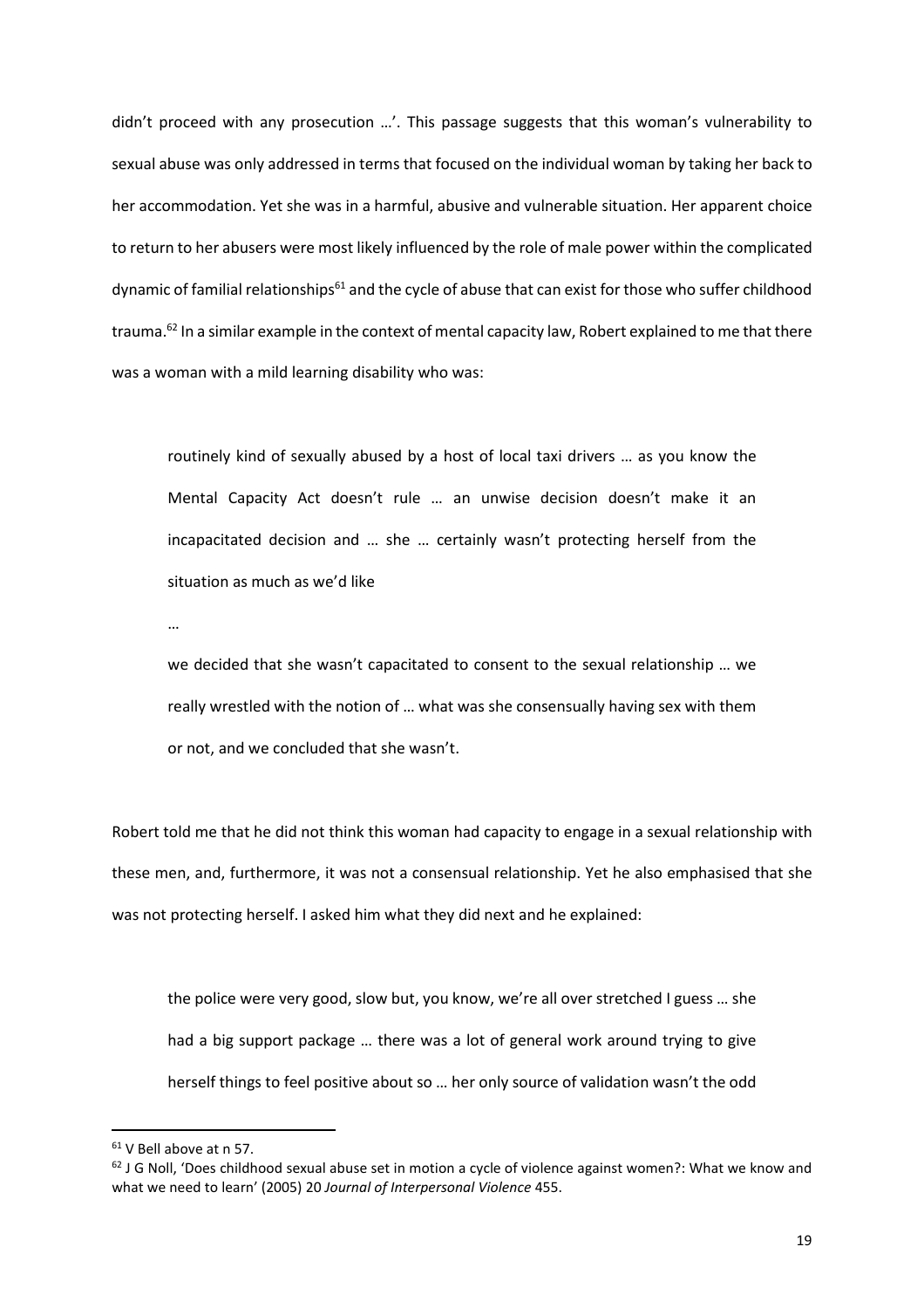tawdry gift she got off people after they slept with her … the plan was she had finally said she wanted to move away and the plan was to find her a flat … the police were very heavily involved with that and were investigating the crimes but were convinced rightly that whatever else she did she was probably a long way off having the courage to fight …

The focus on moving her to another area and the suggestion that a criminal prosecution was a long way off highlights the focus was on the victim rather than the perpetrator. Furthermore, describing this as 'her only source of validation' highlights the link between her perceived vulnerabilities and victim blaming. The woman in question was putting herself at risk because she was seen as having received pleasure or benefit from these sexual encounters. The implication being that if she had not desired them then she would not have had these sexual encounters. Similar to the 'colluding mother' and 'seductive daughter' in relation to incest, $63$  the woman with mental disabilities might also be described in terms that convey her 'sexually uncontrollable' nature as a way of attributing responsibility for abuse to her.

 Throughout these examples it is apparent that multiple different legal frameworks failed to provide justice in individual cases and under-protection is present in many cases of abuse against vulnerable adults. However, the clear phenomenon of victim blaming also suggests that there is an underlying cultural factor that contributes to the failure to protect. Addressing this must be part of the wider societal solution to improving the safeguarding of vulnerable adults.

# **Over-protection and mental capacity law responses to domestic abuse**

I now turn to the use of mental capacity law in the domain of adult safeguarding. I will show that,

<sup>63</sup> V Bell above at n 57, 83-85.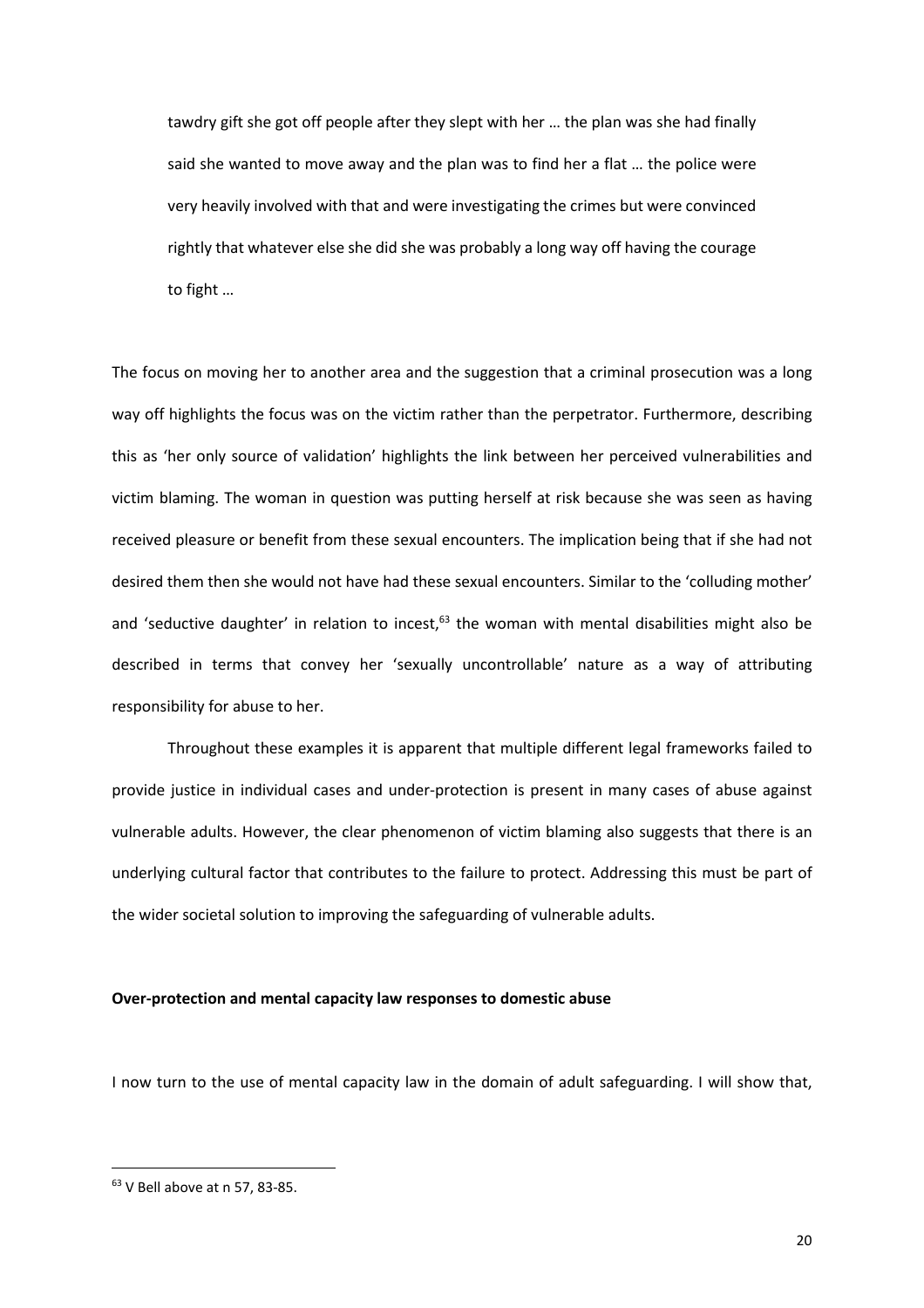while it can be used to protect and prevent vulnerable adults from falling through the gaps, when used in domestic abuse cases it more commonly leads to over-protection of vulnerable victims.

If an adult at risk of abuse has an impairment that falls within the definition of section 2 MCA, and consequently is unable to make a decision under the test in section 3 MCA, a professional may decide that the adult lacks the capacity to make the decision in question. For example, if the concern is that the adult is being abused or neglected by a partner or carer, a social worker may undertake a capacity assessment and if the adult lacks capacity to decide where to live they may move that adult to what is perceived to be a 'safe' environment such as a care home. There is an understandably strong imperative to protect vulnerable adults from exploitative relationships. However, the operation of section 27 MCA means that once a person is found to lack capacity to consent to sex or to marry, a court cannot decide that it is in a person's best interests to engage in sexual activity or get married.<sup>64</sup> This means that any finding of incapacity in respect of sex and marriage has potentially highly restrictive consequences for the adults in question. It could mean that they are prevented from engaging in any intimate contact whatsoever and may therefore be accompanied by highly restrictive supervisory arrangements. Therefore, local authorities may be reluctant to proceed down this route unless faced with a highly risky scenario of abuse, thereby allowing the adult to fall through the gaps between the different legal frameworks. However, in the cases that do proceed to a finding of incapacity, over-protection can result.

Indeed this did occur in many of the cases where mental capacity law was the tool for intervention. Findings of incapacity can result in wide-ranging decisions requiring varying degrees of monitoring. This is particularly likely if a person is found to lack capacity in relation to care and contact as this affects a person's everyday life. Similarly, in relation to sex, once it is found that an adult lacks capacity the local authority is under a duty to protect them. Concerns about over-protection appeared in my interview with Sarah. She told me that she was reluctant to take the case discussed above to

<sup>64</sup> MCA, s 27(1)(a).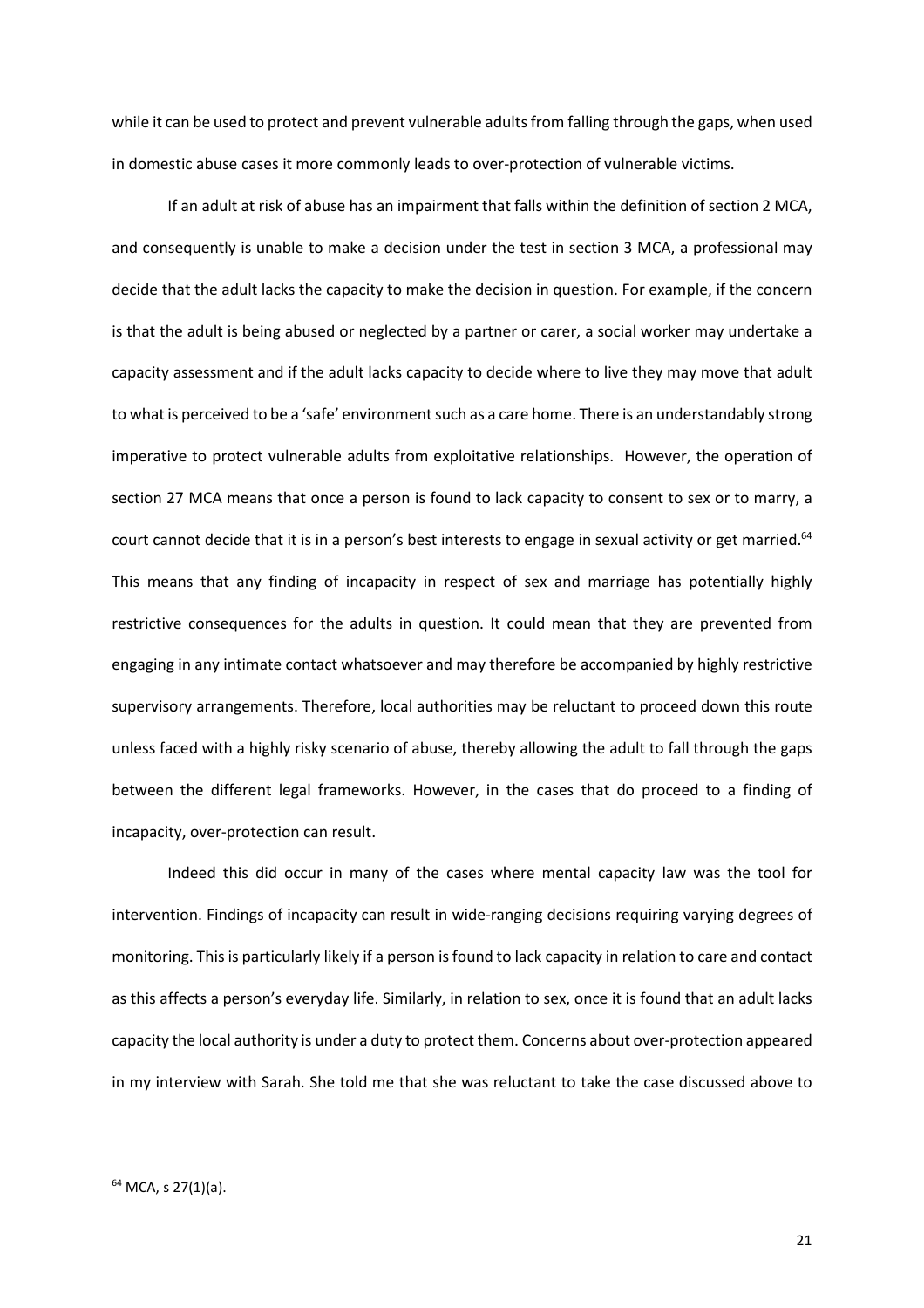the CoP because of concerns about the impact of findings of incapacity on the vulnerable woman she was working with. Sarah explained 'it would put me off if they were gonna be, if it was gonna be something really restrictive like that, if they were gonna say blanket, she doesn't have capacity to make decisions … that she couldn't form relationships with people, that would be, that would really concern me.' Given her concerns, I asked what she thought a good outcome would be in her case and she said:

What I'd really like is to show her … that she's got, there is a life kind of beyond her husband, that there is there is basically there's a better world, because she'd be devastated if we removed, if we were to take her away from her husband but that's because all she ever knows, known, is her husband and her life is her husband because that's all she ever sees and all she ever spends time with, so what I'd like is for her to be able to get out of that and see that actually there is a world beyond her husband and actually there are some kind of nice people in the world that don't go about raping people and setting things on fire and that actually she could have a different life.

Sarah did not want to remove this woman from all potential risks on the basis of her disability; she simply wanted to show her that she could live a better life. Yet Sarah was concerned about the potential for the CoP to control her service user and prevent her from enjoying the benefits of even a healthy relationship ever again. This would be a clear example of using mental capacity law to overprotect. It was evident that the sole reason Sarah was taking this case to the CoP was because of the abuse and this is not unusual in welfare cases before the CoP. Findings<sup>65</sup> of incapacity in the CoP case files reviewed also provided numerous examples of over-protection. 18 of the 20 cases accessed

<sup>&</sup>lt;sup>65</sup> By findings I mean court decisions rather than findings from the expert evidence.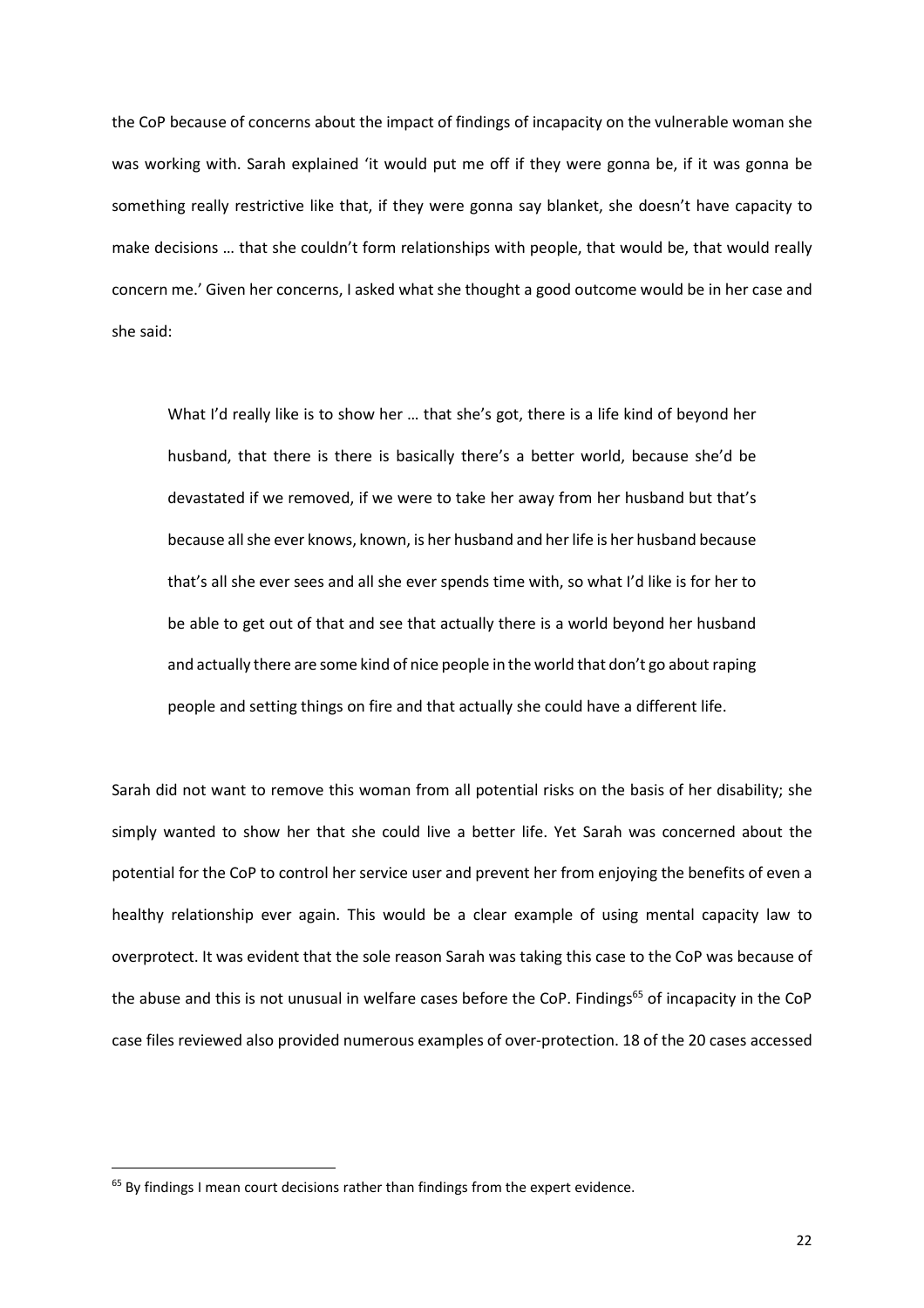involved allegations of abuse and 16 of the 20 contained findings (including interim findings) that P lacked capacity in at least one domain.

One case I reviewed, *AW v O City Council*, was brought to the CoP because of concerns about AW's contact with her father and siblings based on the history of sexual abuse by her father and of inter-sibling sexual relationships. The case concerned AW, a 34 year old woman, described as having emotionally unstable personality disorder, borderline learning difficulties and paranoid schizophrenia. The case concerned her capacity for contact with her father and brothers. In the case the CoP ordered that AW lacked capacity to conduct proceedings and make decisions about contact. As a result, an order was made that it was in her best interests not to have any contact, direct or indirect, with her father, brothers and sister. The reasons for this case centred entirely on the allegations of abuse against AW. Yet rather than prosecute AW's father or siblings, or take legal measures which restricted *them*, the law facilitated protection in the form of restricting and coercing the innocent, vulnerable party. Whilst a capacity determination is a form of protection intended to ensure that AW will likely no longer be abused by her family members, it restricts and controls the victim of abuse rather than targeting the perpetrators. Furthermore, the effect of the order that AW lacks the capacity to decide on contact is that social workers (and others) caring for her would be entirely responsible for deciding who AW could or could not have contact with. This is concerning as sexual violence is notoriously prevalent within institutionalised settings and it is well established that abusers often seek positions of authority over people with mental disabilities.<sup>66</sup> Furthermore, this approach failed to empower AW as a decision-maker about her own life. A blanket finding of incapacity in respect of contact was a form of over-protection which may also have exposed her to further harm; the court simply replaced one set of known risks with another set of unknown risks.

In another case, the CoP issued an order to safeguard the woman in question that more clearly focused on the perpetrator. However, because it was also associated with findings of incapacity in a

<sup>66</sup> A Hollomotz above at n 5, S-B Plummer P A and Findley, 'Women with disabilities' experience with physical and sexual ebuse: Review of the literature and implications for the field' (2012) 13 *Trauma, Violence, & Abuse* 15.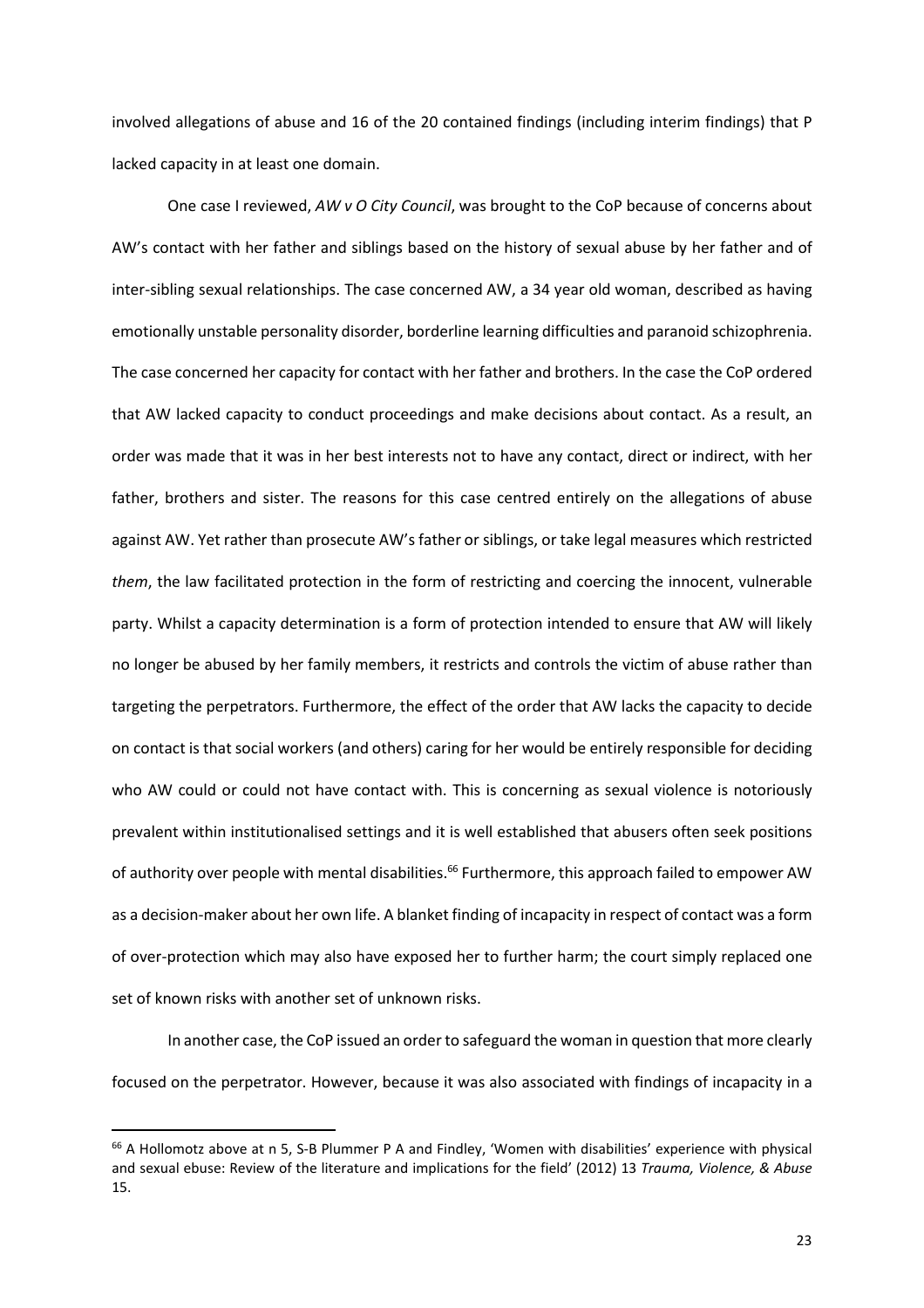number of domains, it still represented a form of over-protection. *NA v (i) GI (ii) DQ* concerned the relationship between a 62 year old woman, GI, and her husband, DQ. An urgent application was made by the local authority, NA, in relation to GI's capacity to litigate, capacity to decide on her care, contact with others and residence. Since the couple's marriage in 2012, the local authority stated that there had been 'in excess of 50 domestic abuse allegations that [GI] has made against her husband'.<sup>67</sup> It was noted in the application that GI had Korsakoff's syndrome due to alcohol consumption, personality disorder, depressive disorder and cerebral atrophy. In this case, as in most I reviewed, the local authority's primary concern related to GI's relationship with DQ, rather than her capacity in any general sense. An interim declaration of incapacity was made in relation to all of the mentioned domains.<sup>68</sup> However, at a subsequent fact finding hearing the judge also issued a protection order on the following terms:

[DQ] is forbidden whether by himself or jointly with any other person:

a) To use or threaten violence against [GI] and must not instruct, encourage or in any way suggest that any other person should do so and

b) To intimidate, pester or harass [GI] and must not instruct, encourage or in any way suggest that any other person should do so and

c) Enter or attempt to enter the grounds of or premises known as [X] or any other property in which [GI] may from time to time reside, save for the purpose of supervised contact agreed in writing in advance by the social worker on behalf of [GI].

The crucial aspects were not the restrictions on contact, but clauses (a) and (b) - that DQ would be committing an offence in breach of a court order for being violent or intimidating to GI. These two

 $67$  This statement was written in 2016 meaning there were over 50 allegations over a 4 year period.

<sup>&</sup>lt;sup>68</sup> Unfortunately it was unclear from the documents that I accessed what the final declaration in relation to GI's capacity was, if such a final declaration was even made.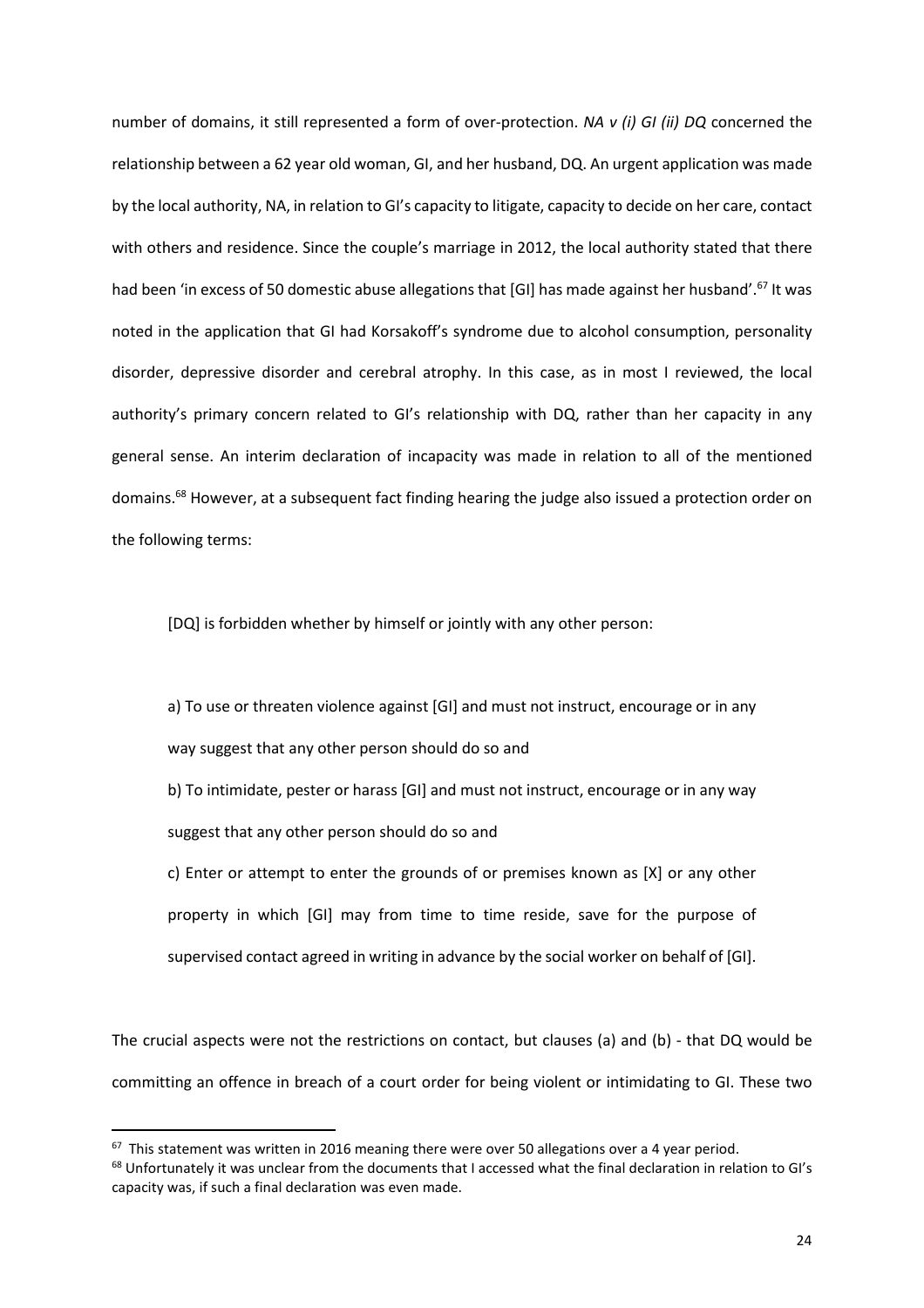aspects maintained GI's wishes to have some contact with DQ, if indeed this was what she wanted, whilst allowing for a civil law mechanism to protect GI should DQ's behaviour become abusive. This approach is very similar to those available in the domestic abuse context, but reflects the particular nature of safeguarding cases. For example, GI was in institutional accommodation, meaning that contact could be supervised and monitored ensuring compliance with the order. By contrast, with a non-molestation order, discussed in more detail later, the focus is typically on prohibiting all contact between the applicant and the perpetrator.

Any order restricting DQ's ability to contact GI may be criticised on the basis that GI may have wished to maintain a relationship with him, despite his abusive behaviour and we do not commonly intervene in the lives of adults without mental disabilities against their wishes when abusive relationships are identified.<sup>69</sup> However, the order did not prevent DQ from having any contact with GI, but required that contact be supervised. Whilst I support the order, two concerns arise. First, I question whether this outcome was best achieved through mental capacity law given the possibility of over-protection. Findings of mental incapacity in relation to very broad domains (litigation, residence, care and contact in this case) can lead to the authorisation of controlling rather than empowering interventions. For example, GI was not only abused by DQ but had to deal with surveillance, restriction and coercion in the name of her own protection. Second, and echoing the cases discussed above, I question whether capacity determinations would have been made about GI were it not for the abuse. It would seem highly unlikely given that the entire proceedings were shaped by her abusive relationship and this was the reason given for the local authority's application to the CoP. It could be argued that GI *de facto* lacked capacity in relation to these matters, but it simply would not have been identified were it not for the abuse. I do not comment on the likelihood of GI lacking capacity in relation to those specific domains, having not met or spoken to her. However, it

<sup>&</sup>lt;sup>69</sup> Although prosecutions where the victim does not give live evidence are now more common following guidance, see Crown Prosecution Service, Domestic Abuse Guidelines for Prosecutors, available at: www.cps.gov.uk/legal-guidance/domestic-abuse-guidelines-prosecutors. Similarly, non-molestation orders under Family law Act 1996, s 42 can be used, albeit they require initiation from the victim.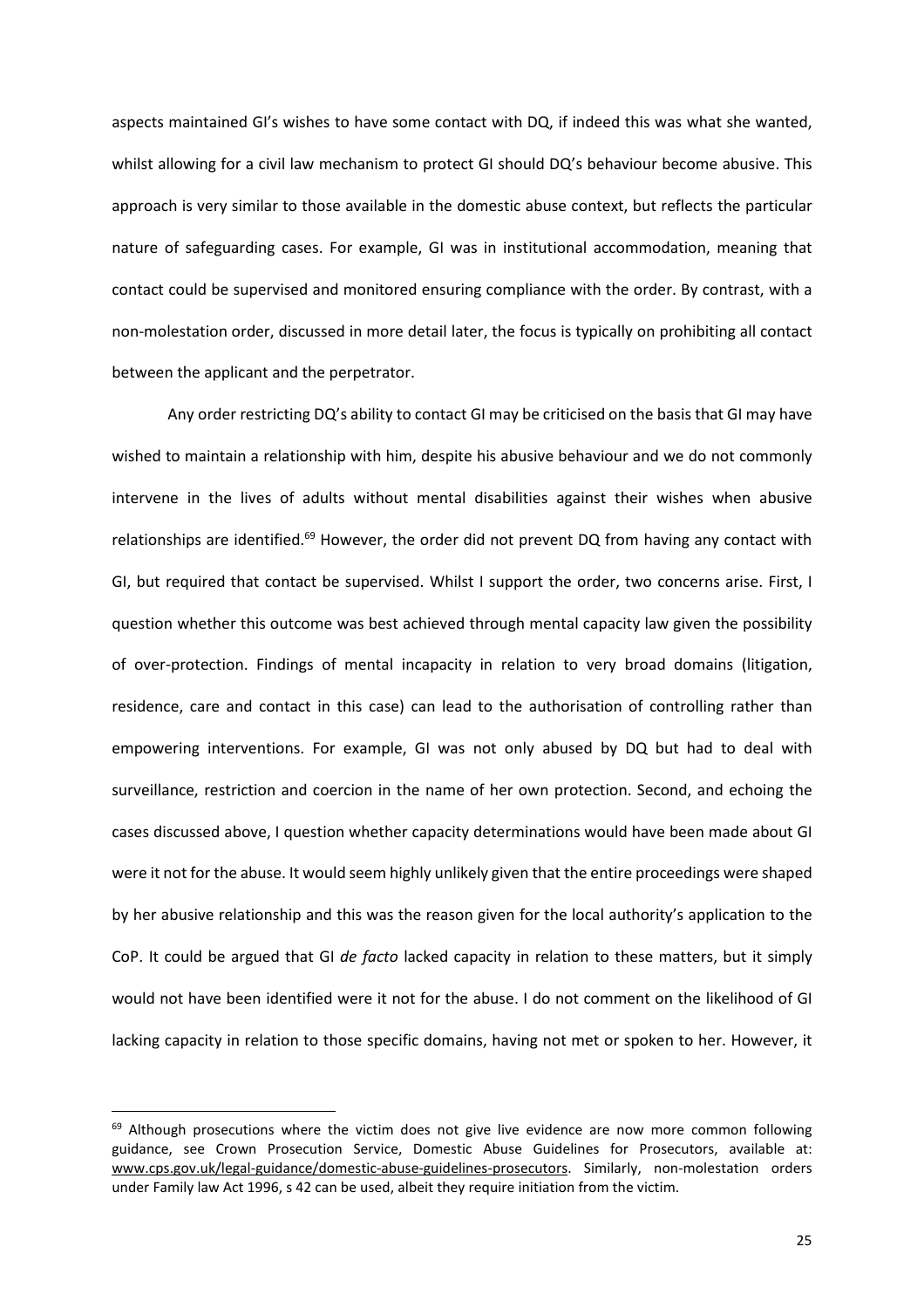cannot be a fair application of the MCA if those who are subjected to abuse are more likely to be found to lack capacity by a court, not because they are more likely to lack capacity, but because those cases are more likely to reach a courtroom.

I do not doubt that GI needed protection. Nor do I disagree with the outcome. However, I am concerned that the case fell within the jurisdiction of mental capacity law. A better approach would have been either to use criminal law measures against DQ or, with GI's consent, apply for a protection order against DQ. If GI's consent was not obtainable in relation to a protection order, then the local authority could have considered applying to the court to use its inherent jurisdiction to provide her with some relief, at least to enable her capacity to be assessed within a safer and more supportive environment away from DQ.

 Sex, marriage and contact capacity cases before the CoP often centre on allegations of abuse and, in the absence of abuse, it is questionable whether the issue of mental capacity would have arisen. There is no doubt that mental capacity law can provide effective protection. It can lead to the adult being prevented from engaging in contact with perpetrators of abuse and removing them from abusive environments. However, it does so in a way that focuses entirely, and by definition, on coercing the vulnerable victim of abuse, rather than the perpetrator.

#### E. LEARNING FROM CIVIL LAW RESPONSES TO DOMESTIC ABUSE

There are various civil law mechanisms that allow for action to be taken against perpetrators of domestic abuse which contain valuable lessons for the intersection of adult safeguarding and mental capacity law and which can help in moving away from the under-protection and over-protection highlighted above. Perhaps the most widely known of these civil law mechanisms are protection orders, which are: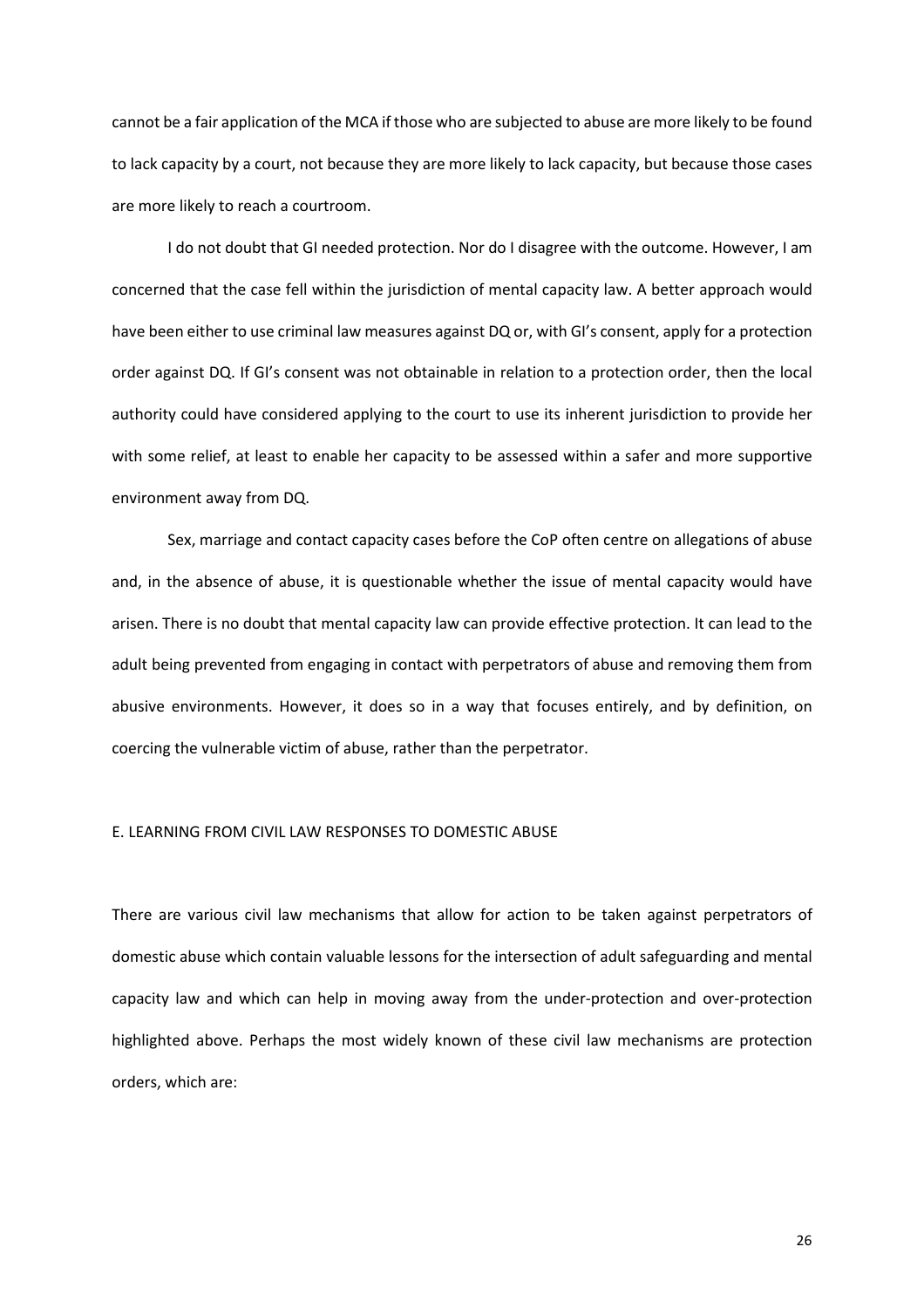… legally binding orders, which are civil in nature, to grant immediate protection to victims of domestic violence by placing various restrictions on the respondents with the object of preventing any further violence. The primary aim of protection orders is therefore to protect the victim from future harm rather than to punish for past behaviour.<sup>70</sup>

Protection orders are well-established civil law remedies within the domestic abuse context in England. For example, recent family court statistics show that there were 6,014 domestic violence remedy order applications in October to December 2017 and 6.961 orders made.<sup>71</sup> Despite this, there is surprisingly little research evaluating the impact of the use of protection orders.<sup>72</sup> Wing-Cheong, in analysing orders across six jurisdictions, highlights that much of their success turns on effective implementation of these remedies.<sup>73</sup> Obtaining a protection order is an important step in tackling abuse.<sup>74</sup> However, if the terms of the protection orders are not followed or if there is poor enforcement of their terms, then the statistics on their prevalence could be a misleading indicator of success. Burton, for example, found that the number of applications for non-molestation orders<sup>75</sup> under the Family Law Act 1996 fell following implementation of the legislation.<sup>76</sup> There may have been

<sup>70</sup> C Wing-Cheong, 'A review of civil protection orders in six jurisdictions' (2017) 38 *Statute Law Review* 1, 6.

 $71$  Family court statistics quarterly: October to December 2017, available at: www.gov.uk/government/statistics/family-court-statistics-quarterly-october-to-december-2017. The number of orders made is higher than the number of applications made. The reason for this is unclear in the statistics but may be due to the application being made in a different quarter from when the order is made (i.e. if the application is made in December, the order may not be granted until January).

<sup>&</sup>lt;sup>72</sup> For an insight into these issues see C Humphreys and R K Thiara, 'Neither justice nor protection: Women's experiences of post-separation violence' (2003) 25 *Journal of Social Welfare and Family Law* 195, N Birdsall, S Kirby and M McManus, 'Police–victim engagement in building a victim empowerment approach to intimate partner violence cases' (2017) 18 *Police Practice and Research* 75.

<sup>&</sup>lt;sup>73</sup> C Wing-Cheong above at n 70, 18.

 $74$  A Kewley, 'Pragmatism before principle: The limitations of civil law remedies for the victims of domestic violence' (1996) 18 *Journal of Social Welfare and Family Law* 1, S Edwards, 'Domestic violence and harassment: an assessment of the civil remedies' in J Taylor-Browne, (ed), *What works in reducing domestic violence? A comprehensive guide for professionals* (Whiting Birch, 2001), M Burton, 'Civil law remedies for domestic violence: why are applications for non-molestation orders declining?' (2009) 31 *Journal of Social Welfare and Family Law* 109.

 $75$  Examples of other remedies that can be sought are prohibited steps orders, which forbid a person from taking away your child and an occupation order, which prevents a perpetrator from staying in your home. <sup>76</sup> *Ibid* M Burton.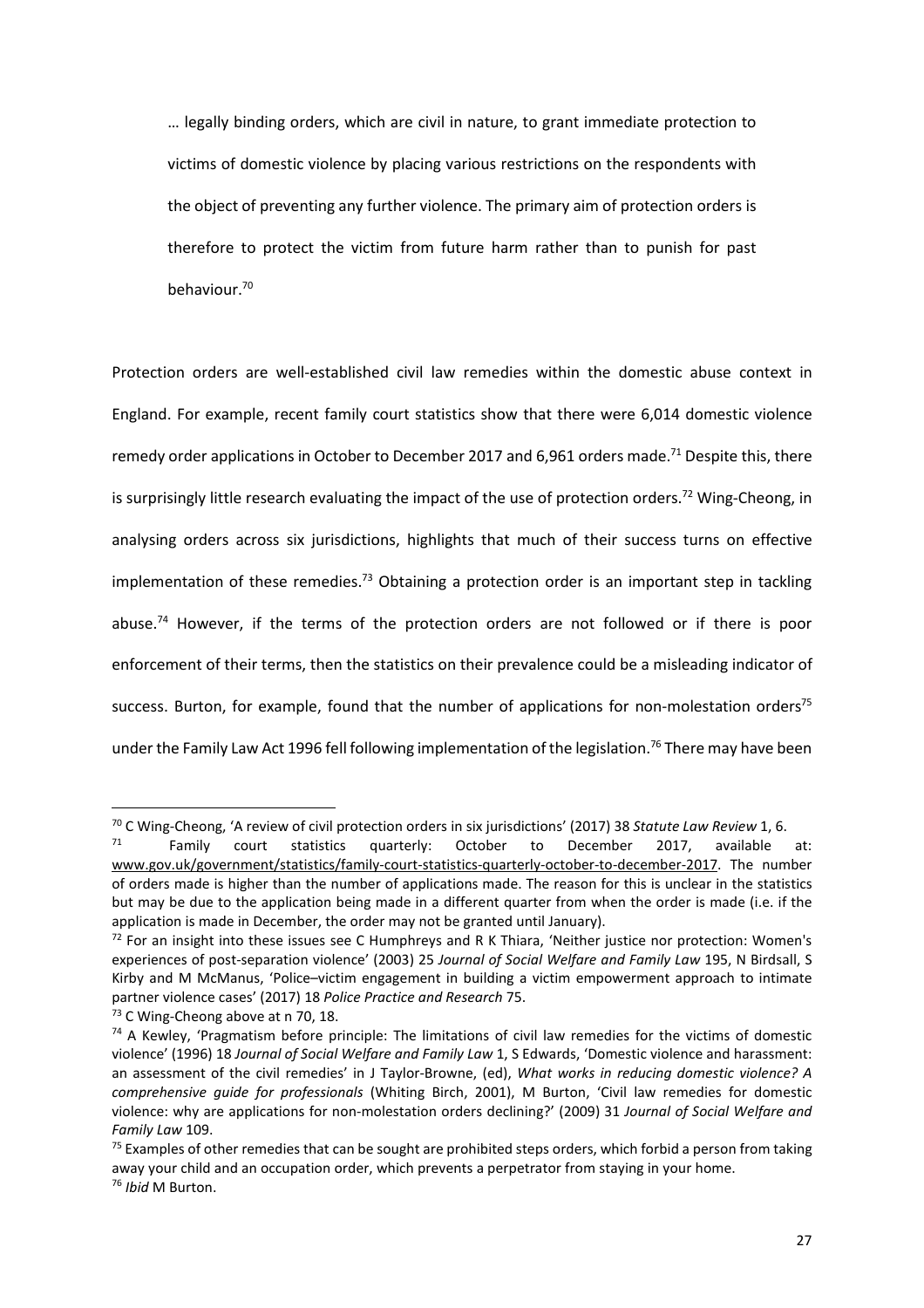a number of reasons for this, ranging from the increased use of criminal justice measures, the availability of legal advice and confusion about implementation, albeit it 'is unlikely that a reduction in domestic violence itself accounts for the fall, since the British Crime Survey data suggest that the prevalence of abuse has remained fairly stable'.<sup>77</sup> Despite falls following implementation, the numbers of applications made and orders granted has been steadily increasing in recent years. For example, in 2017, there were 20,259 applications for non-molestation orders, reaching an eight year high, and 25,661 non-molestation orders were made, reaching a 14 year high.<sup>78</sup>

Considering the role of protection orders in more detail, non-molestation orders require consent of the victim and they can currently only be initiated by the victim of abuse<sup>79</sup> who must be 'associated' to the perpetrator as either a partner (or former partner), relative, cohabitee or because they have a child together.<sup>80</sup> There are strong reasons underpinning this requirement for consent. Intervening without the consent of the victim is seen as further undermining their ability to make decisions and take control over their life. It is also potentially harmful to a victim's recovery to take the decision to leave an abusive partner out of their hands. It is therefore an important aspect of creating resilience post-abuse.<sup>81</sup> However, the reality is that very few adults with care and support needs will be able to make applications for protection orders themselves for the reasons identified earlier. Requiring the victim of abuse in the safeguarding context to initiate an application for a DAPO ignores the reality of abusive relationships and the difficulty many vulnerable adults will experience in resisting their abuser. This is particularly so for those adults whose abuser is also their care-giver for example - a problem for many disabled adults. $82$ 

The DAPOs, discussed earlier in this article, proposed that the 'opinion of the person for whose

<sup>77</sup> *Ibid*, 114.

<sup>&</sup>lt;sup>78</sup> Family court statistics quarterly: October to December 2017, available at: www.gov.uk/government/statistics/family-court-statistics-quarterly-october-to-december-2017.

<sup>&</sup>lt;sup>79</sup> Family Law Act 1996, s 42.

<sup>80</sup> Family Law Act 1996, s 62.

<sup>81</sup> K M Anderson, L M Renner and F S Danis, 'Recovery: resilience and growth in the aftermath of domestic violence' (2012) 18 *Violence Against Women* 1279.

<sup>82</sup> J Benedet and I Grant above at n 41, 143.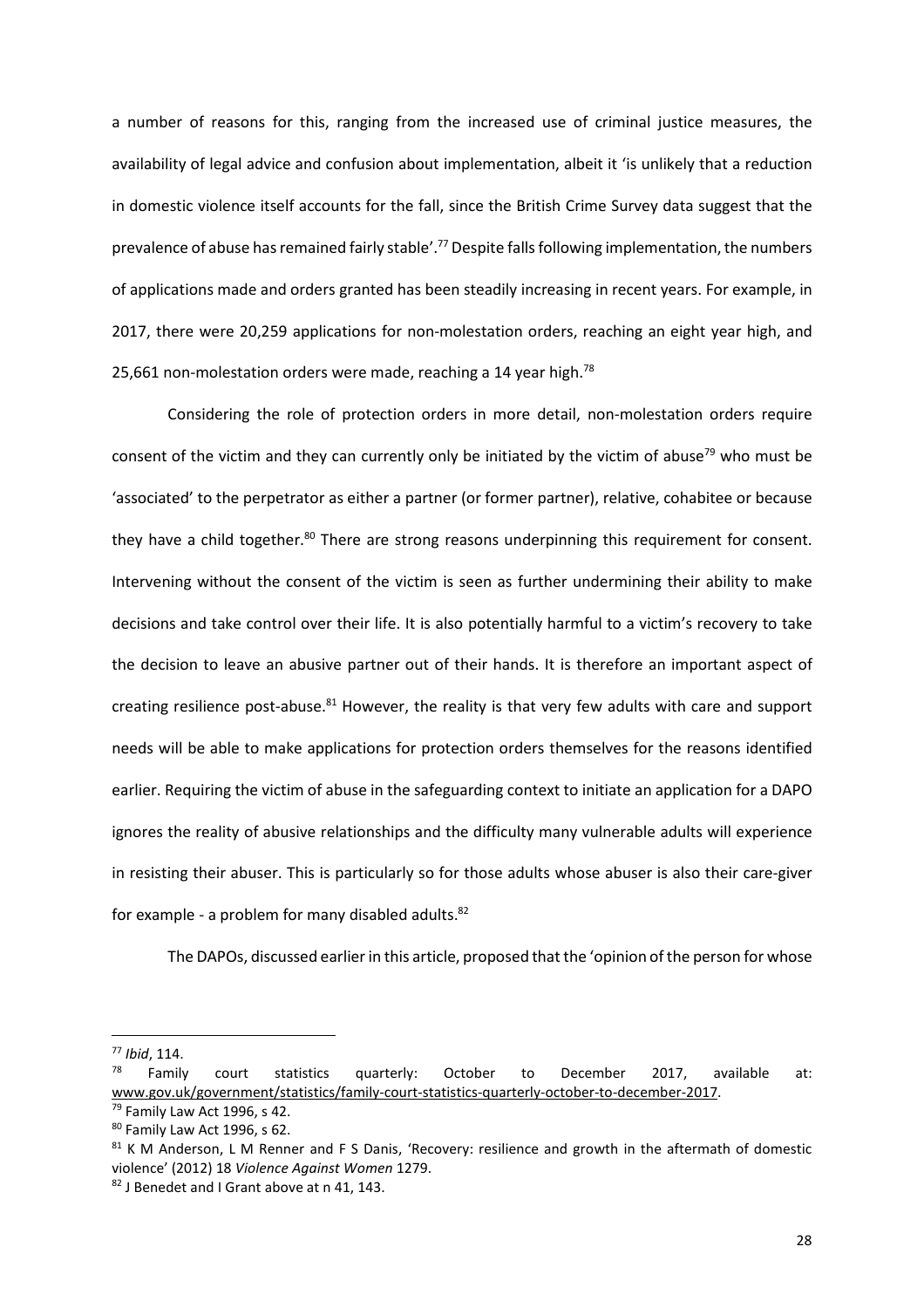protection the order would be made<sup>'83</sup> should be considered, albeit that their explicit consent might not be required. This would be an important step forward for adult safeguarding too as the court would have to take the victim's opinion into account, without requiring the court to obtain the absolute consent of the victim. In relation to who should be able to apply for a DAPO following implementation of the Bill, the consultation found that 'a wide range of people should be able to apply for a DAPO, with 60% of you [respondents] choosing the victim, 62% choosing the police, 54% choosing relevant third parties and 44% choosing certain other persons with permission of the victim and/or court.'<sup>84</sup> Therefore it is possible that 'relevant third parties', such as local authority safeguarding or social care staff and probation services, will be able to apply for DAPOs.<sup>85</sup> However, the regulations are to be drafted and so it is not clear precisely who, if the Bill does eventually get enacted, would be able to apply beyond the individual herself or the Chief of Police.<sup>86</sup>

Protection orders in the domestic abuse context are also targeted against the alleged perpetrator of abuse, rather than the victim. For example, non-molestation orders are used to prevent a perpetrator from contacting the victim, carrying out further abuse, intimidating, harassing or threatening the victim or from facilitating others to do so. This is in contrast to mental capacity interventions which restrict or control the adult who lacks capacity by, for example, moving them to a safe place. Protection orders can be useful legal mechanisms because the civil burden of proof is lower than in the criminal context, while still targeting the perpetrator, and therefore they may be easier to obtain than a criminal justice remedy. Furthermore, breach of a non-molestation order for example, can result in criminal sanctions or civil proceedings for contempt of court, providing a degree of flexibility in the remedy for breach. Using protection orders against perpetrators also has the benefit of keeping proceedings for breach within the civil courts. This bypasses the need for the victim to provide evidence in a criminal trial with all of the difficulties that entails.

<sup>83</sup> Domestic Abuse Bill, s 30(1)(b).

<sup>84</sup> Domestic Abuse Bill and consultation response above at n 18, 26.

<sup>85</sup> See Domestic Abuse consultation above at n 11.

<sup>86</sup> Domestic Abuse Bill, s 25 (2)(c).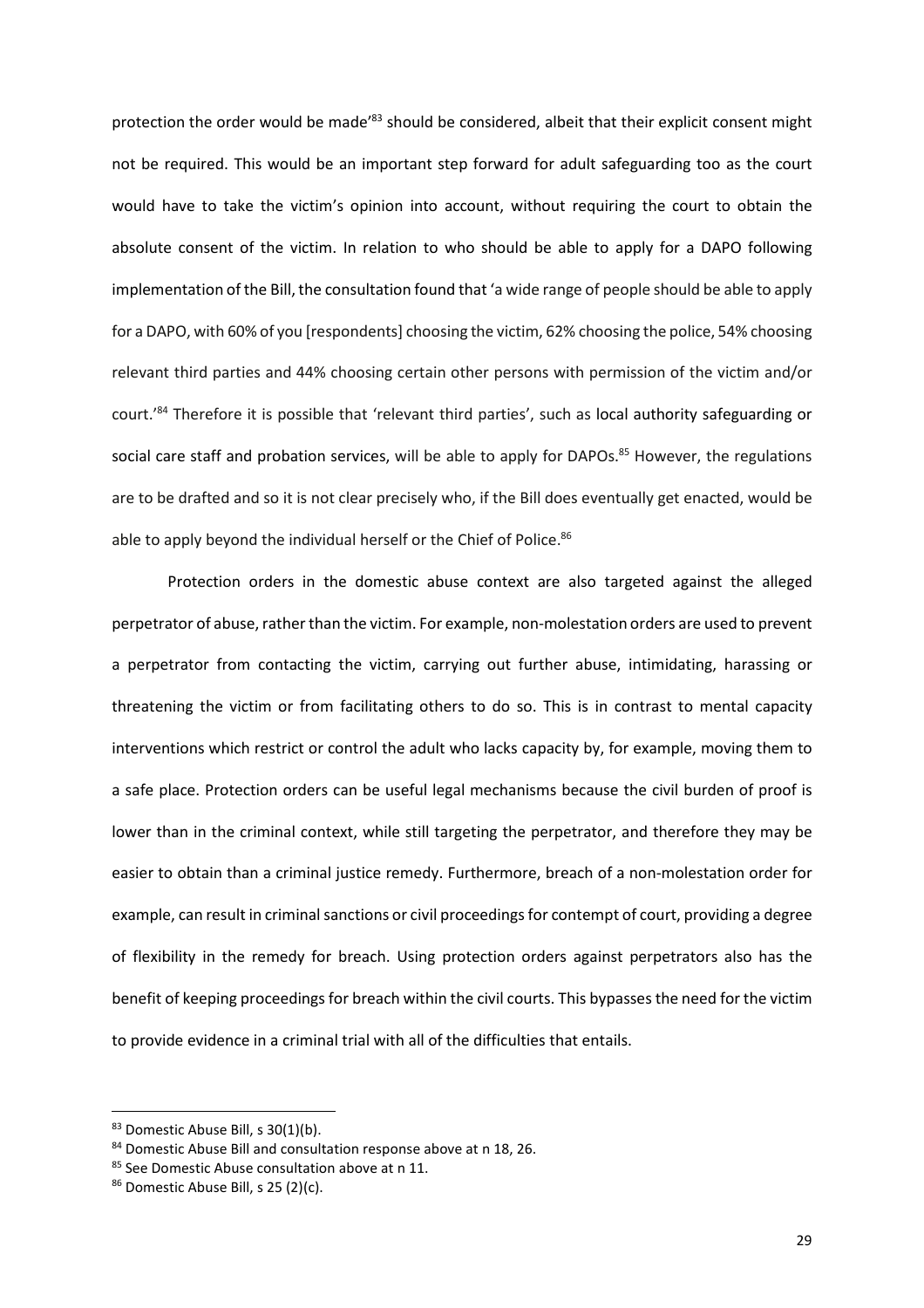Building on these important developments in the domestic abuse context, I argue that a Safeguarding Adults Protection Order (SAPO) provides a possible solution to the problems identified throughout this article. Giving local authorities the power to apply for a SAPO following completion of a section 42 Care Act 2014 safeguarding enquiry would facilitate intervention against perpetrators of abuse rather than focusing on controlling and restricting vulnerable victims through the use of mental capacity law. This would involve giving social workers the power to apply for a SAPO without the initiation of the victim of abuse, as per the new DAPO, though the individual's wishes should be taken into account. This is in keeping with the principles of adult safeguarding, particularly the principles of empowerment, proportionality and partnership, $87$  because the adult must be involved in the safeguarding process and no coercive action should be authorised in relation to the vulnerable adult herself. Breach of a SAPO should be enforced through contempt of court or criminal proceedings, thus providing the same level of flexibility as DAPOs. However, if enforced through contempt proceedings, a power of arrest should be attached to any orders. This is important because a power of arrest cannot be ordered under the High Court's inherent jurisdiction or attached to non-molestation orders under the Family Law Act 1996.<sup>88</sup> This would differentiate SAPOs within the CoP and High Court and give the police the power to arrest the perpetrator swiftly for any breach.

While the SAPO proposal gives the state the power to intervene in the lives of disabled adults, there is an important distinction here between restricting the victim and the state taking legitimate action against perpetrators. This also makes the recommendation fundamentally different from the safeguarding powers of intervention that currently exist in other jurisdictions such as Scotland and those previously recommended by the Law Commission, which allow for some degree of coercion against the victim of abuse in the name of their own protection.<sup>89</sup> It is accepted in the criminal context

<sup>87</sup> Care and Support statutory guidance, Department of Health and Social Care above at n 1, chapter 14.13. <sup>88</sup> *Re D (Vulnerable Adult) (Injunction: Power of Arrest)* [2016] EWHC 2358. Albeit the criminal offence of breaching a non-molestation order was introduced by Domestic Violence, Crime and Victims Act 2004, s 1.

<sup>89</sup> Law Commission (1995) *Mental incapacity*, Law Com No. 231; Adult Support and Protection (Scotland) Act 2007, s 1, which states "The general principle on intervention in an adult's affairs is that a person may intervene, or authorise an intervention, only if satisfied that the intervention— (a) will provide benefit to the adult which could not reasonably be provided without intervening in the adult's affairs, and (b) is, of the range of options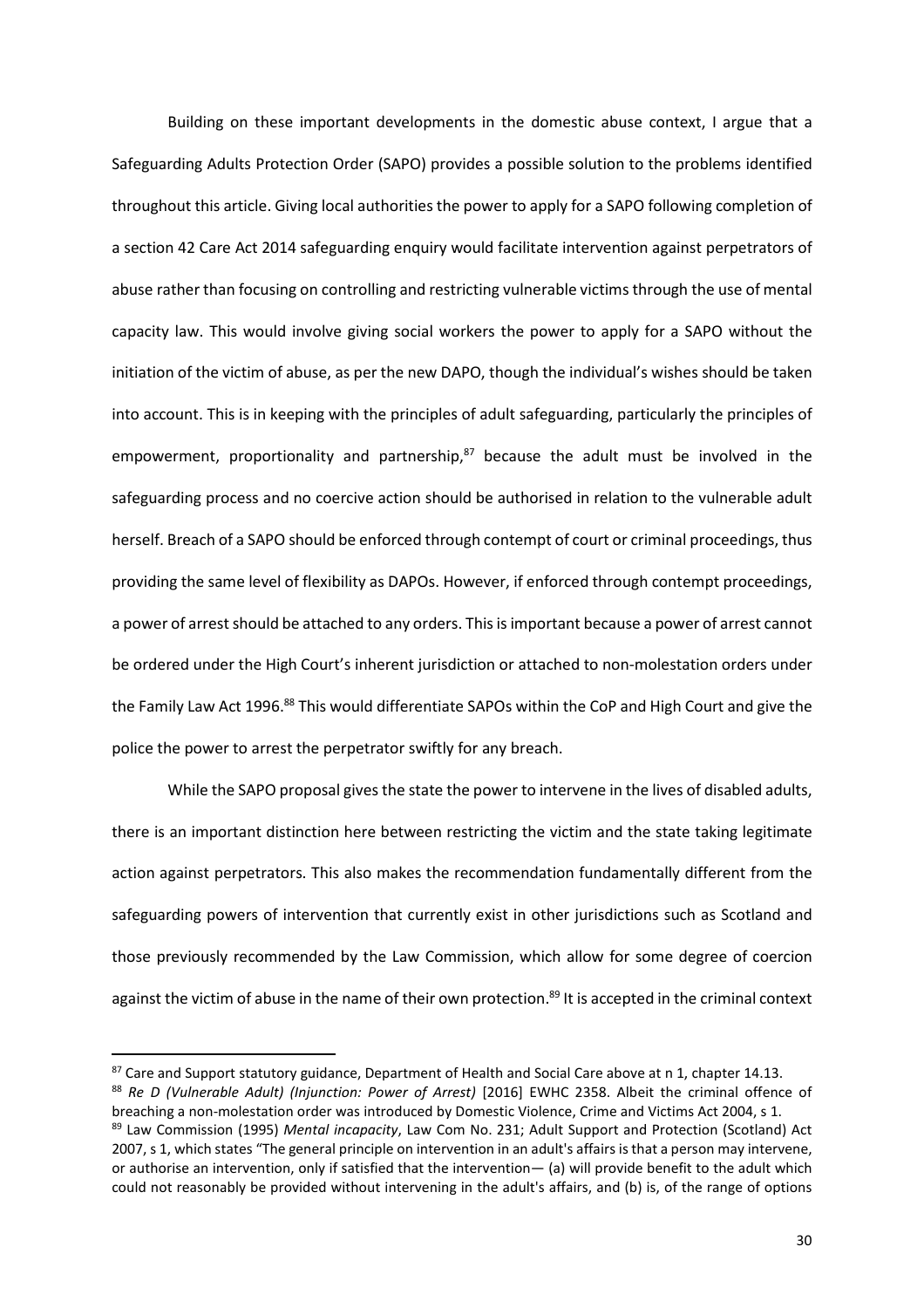that the state can, and does, have a duty to intervene against the perpetrator even where the victim is reluctant or unable to give evidence.<sup>90</sup> The use of the civil law should not be any different. Therefore, the state should not compel victims to participate in civil law proceedings, nor should a SAPO authorise any action which restricts the victim's ability to live their life and make individual choices, even choices to see the perpetrator. Instead, SAPOs should be targeted against perpetrators of abuse. This is essential because failures of the state to intervene to prevent abuse merely perpetuate abuse against future victims because of the repetitive nature of domestic abuse.<sup>91</sup> Concerns about intervention by the state in the safeguarding context also ignore the fact that the CoP is currently doing what people are uneasy about; namely it routinely authorises wide-ranging interventions which use a person's incapacity for decisions about care or residence to restrict their interaction with abusive others, even where they have capacity. Interventions in the private lives of adults in the name of protection are already happening. The question is how the use of coercive interventions against victims of abuse can be reduced whilst not leaving people unprotected.

One example of a recent CoP case where a protection order was used was *Dudley*  Metropolitan Borough Council v Shaun Hill.<sup>92</sup> The case highlights the benefits of protection orders but also shows that there is a need for a more targeted approach that avoids the use of the MCA. The case concerned KJ, an 82 year old man described as having dementia.<sup>93</sup> KJ lived at home with support and the local authority were heavily involved. Contempt proceedings were brought in relation to Shaun Hill's (SH) alleged breach of injunctive orders in relation to KJ. The injunctive order in place prohibited

likely to fulfil the object of the intervention, the least restrictive to the adult's freedom." See also further discussion of the Scottish context by M Stevens, S Martineau, J Manthorpe and C Norrie, 'Social workers' power of entry in adult safeguarding concerns: debates over autonomy, privacy and protection', (2017) 19 *The Journal of Adult Protection* 312.

<sup>90</sup> For example, the use of 'victimless' prosecutions where prosecutions proceed without live evidence given by the complainant, see Crown Prosecution Service, Domestic Abuse Guidelines for Prosecutors available at: www.cps.gov.uk/legal-guidance/domestic-abuse-guidelines-prosecutors. Also consider prosecutions of offences such as murder where the victim obviously cannot give evidence.

 $91$  Recidivism rates vary but are thought to at least be in the region of approximately 20-40%, see J C Babcock, C E Green and C Robie, 'Does batterers' treatment work? A meta-analytic review of domestic violence treatment' (2004) 23 *Clinical Psychology Review* 1023.

<sup>92 [2018]</sup> EWCOP 35.

<sup>93</sup> Although it is not stated clearly in respect of which domains he lacked capacity.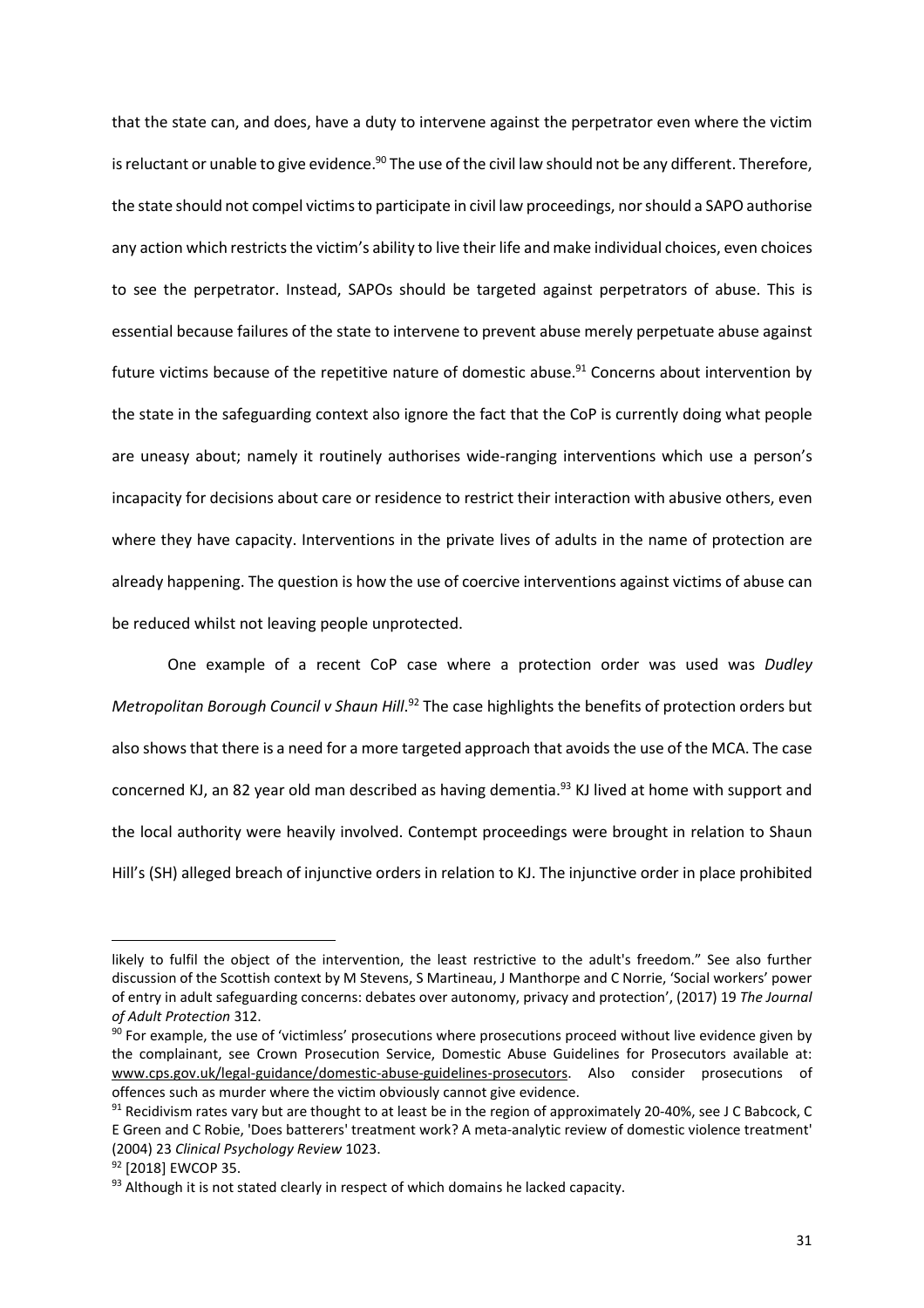SH from contacting KJ either:

directly or indirectly, from in any way obstructing the officers of the Local Authority or any other professional who provides care to KJ and in any way obstructing those officers or professionals from carrying out mental capacity assessments. A further injunction forbids Shaun Hill from coming within 100 metres of KJ's current residence.<sup>94</sup>

The judge found that SH was in breach in relation to attending KJ's home and that SH fraudulently purported to be KJ to obtain landline equipment and a mobile phone.<sup>95</sup> SH was found guilty of contempt in relation to these two breaches and sentenced to four months imprisonment, not suspended due to the contempt shown by SH for the Court, such as by refusing to attend the hearing. This approach represents an important and rare example in the CoP jurisprudence of the use and, more importantly, enforcement, of an order protecting the vulnerable adult. Such an approach needs to be expanded. However, specific legal provisions to give the power to those involved in safeguarding cases to intervene in these ways is also required. This would take the responsibility away from the victim, who may not be in a position to pursue a civil remedy and, facilitate a movement away from mental capacity proceedings as the mechanism through which the order is enforced. SAPOs have the potential to provide a quicker and less traumatic route to justice for vulnerable victims of abuse by learning from what has been achieved in the domestic abuse context and providing targeted protection for vulnerable adults.

F. CONCLUSION

<sup>&</sup>lt;sup>94</sup> At [3].

<sup>95</sup> At [16-18].